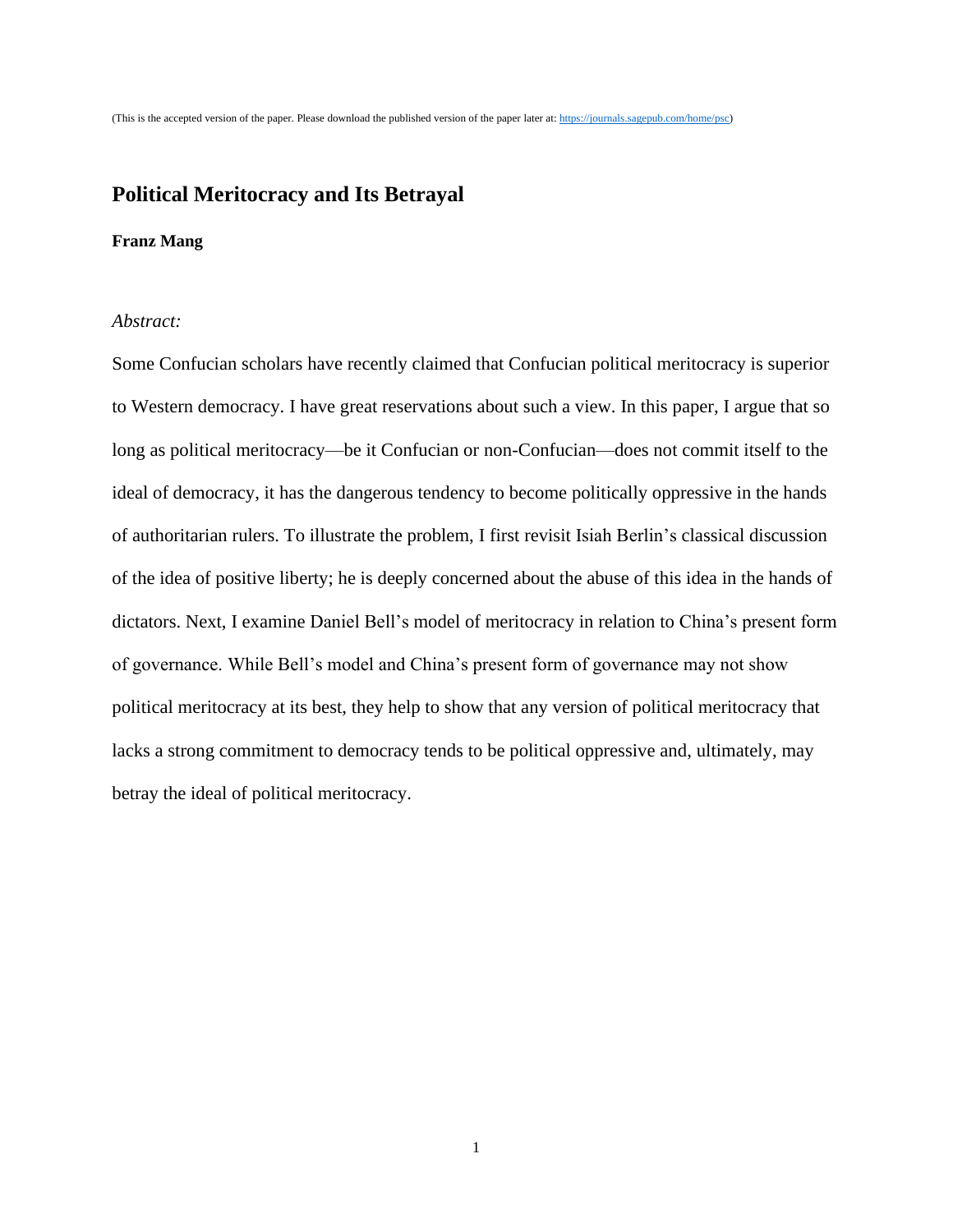## **1. Introduction**

With the growth of East Asia's political influence—in particular, China's influence— Confucian scholars are once again contemplating how Confucianism might shape the world's future.<sup>1</sup> And for those Confucian scholars who are particularly interested in political philosophy or political theory, the Confucian approach to statecraft has become all the more important, given the recent setbacks to democracy around the world. <sup>2</sup> Some political philosophers, including Jiang Qing, Bai Tongdong, and Daniel Bell, have even claimed that Confucian political meritocracy is superior to liberal democracy.<sup>3</sup> But is that really the case?

*Political meritocracy*, or simply *meritocracy*, can be understood as a political mechanism that selects and promotes leaders with superior ability and virtue. To achieve this aim, the relevant kinds of political rights are distributed on the basis of people's ability and virtue. In contrast, *contemporary democracy,* or simply *democracy*, can be understood as the ideal of rule by the people that is tied to the ideal of political equality; and the ideal of political equality, in turn, can be understood as the ideal of guaranteeing equal political standing of all citizens.<sup>4</sup>

Confucian political philosophers, in general, depart from the ideal of democracy as it is defined above. This is not to say that they want to dismiss democracy and get rid of popular

<sup>1</sup> See, e.g., Angle (2012); Bai (2012); Bell (2015); Chan (2014); Fan (2013); Jiang (2013); Kim (2018); Li (2009); Shin (2011); and Tan (forthcoming).

 $2$  For an instructive discussion of the recent setbacks to democracy, see Levitsky and Ziblatt (2018: 1–10).

<sup>3</sup> See, e.g., Jiang (2013: 27–32); Bai (2012; 2013a: 74–80); and Bell (2015: 27–43).

<sup>4</sup> For a similar interpretation of political equality, see, e.g., Anderson (1999: 312–13); Buchanan (2002: 710); Cohen (2003: 92). Of course, it can be reasonably argued that democracy is not necessarily associated with political equality; see Wall (2007).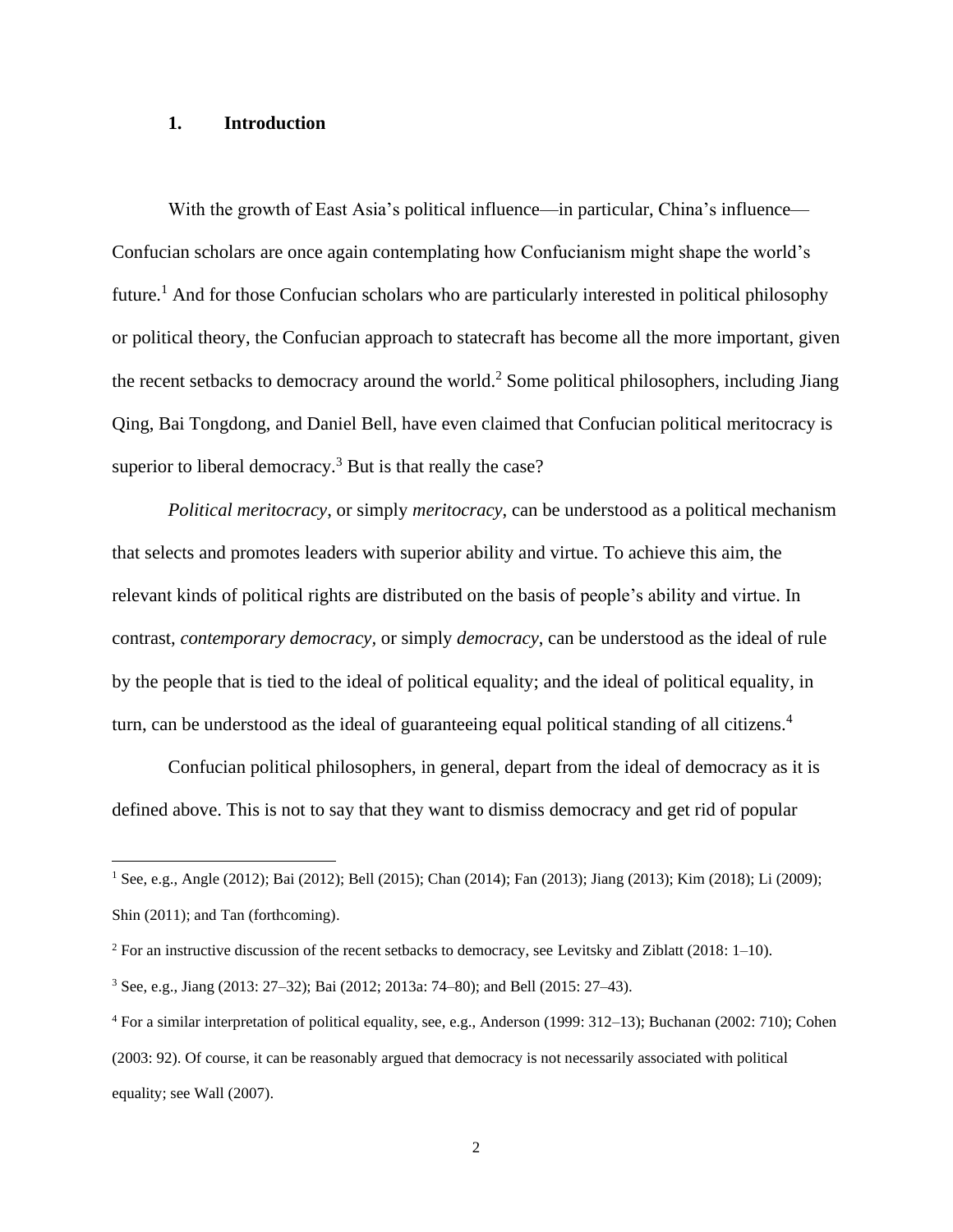election. Yet, they generally think that it is of vital importance for the state, such as the Chinese state, to seek to combine *Confucian political meritocracy—*or simply *Confucian meritocracy* and democracy in some way. Confucian meritocracy refers to any kind of meritocratic political mechanism that is based on, or inspired by, Confucianism or Confucian values. For example, in ancient China, the imperial examination (*keju*) adopted a Confucian examination syllabus for selecting officials.

For some Confucian scholars, while Confucian meritocracy needs to be endorsed in order to prevent the ills of liberal democracy and to make politics truly aim at the good, a robust commitment to the ideal of democracy, as the ideal is defined above, is either unnecessary or undesirable. For example, Jiang Qing has claimed that "the way ahead for China's political development is the Way of the Humane Authority and not democracy."<sup>5</sup> To him, the main problem with Western democracy is that "there is nothing that can keep it in check."<sup>6</sup> He proposes a specific type of tricameral legislature, which consists of the House of *Ru* (i.e., the House of Confucian scholars), the House of the Nation, and the House of the People.<sup>7</sup> It is worth noting that, in Jiang's model of meritocracy, while the House of the People is democratically elected and the three houses are supposed to counterbalance each other, the House of *Ru*, which consists of Confucian scholars not democratically chosen, enjoys "a permanent power of veto" over the laws proposed by the House of the People.<sup>8</sup> Thus, Confucian meritocracy enjoys

<sup>&</sup>lt;sup>5</sup> Jiang (2013: 27).

<sup>6</sup> Jiang (2013: 29).

<sup>7</sup> Jiang (2013: 27–43).

<sup>8</sup> Jiang (2013: 41–42).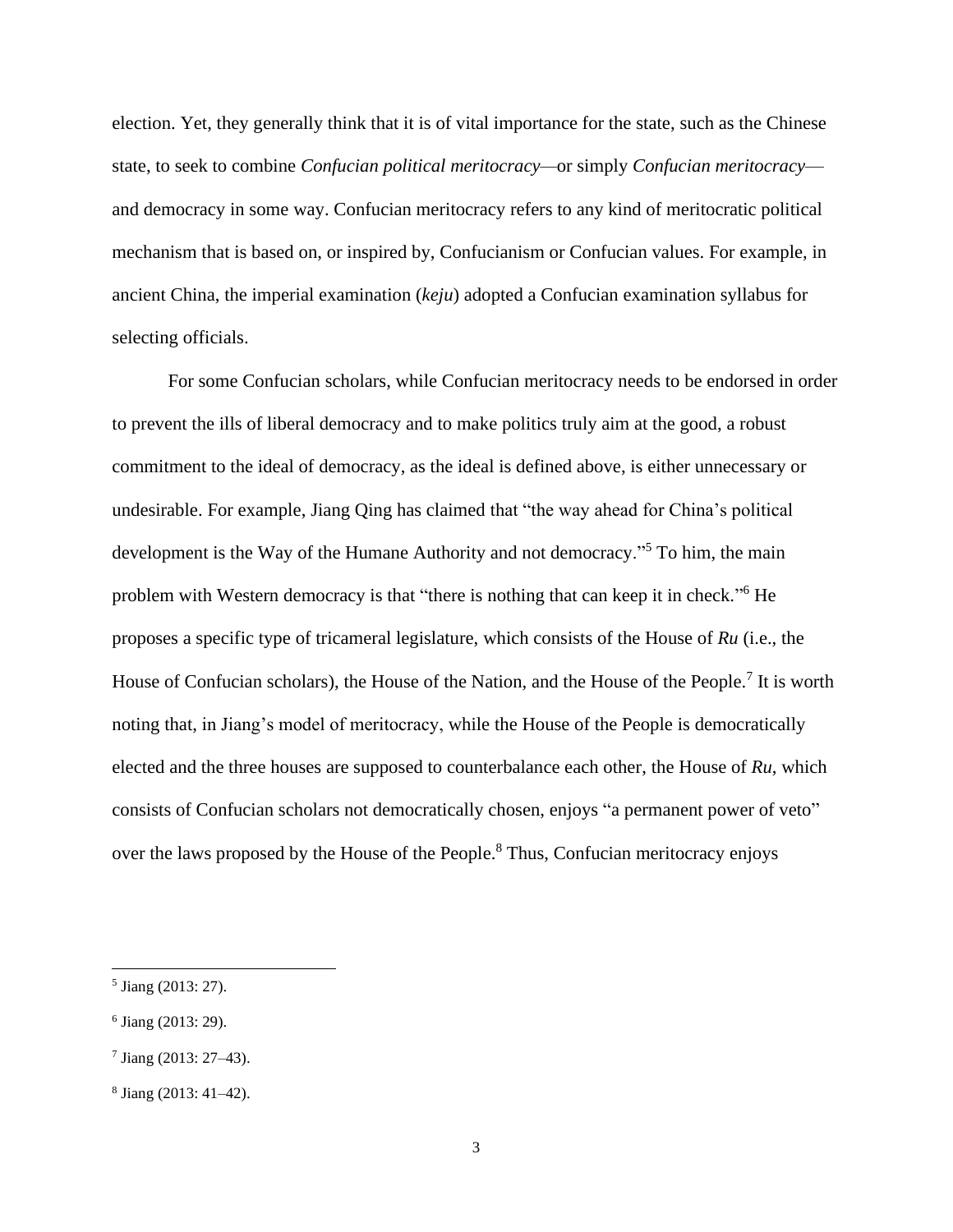supreme power. Jiang's model of meritocracy obviously departs from the ideal of democracy as defined above.

Unlike Jiang, Bai Tongdong is concerned about the danger of making Confucianism a national religion for any modern pluralistic society such as today's China.<sup>9</sup> However, he agrees with other Confucian scholars that Western democracies are plagued with serious problems. Drawing on *Mencius*, he proposes a hybrid regime that gives Confucian meritocracy a central role to play.<sup>10</sup> Such a hybrid regime consists of "a popularly elected chamber" and a Confucian chamber whose members "hold to the basic ideas of Confucianism" and are "selected through examination or recommendation."<sup>11</sup> He believes that "a strengthened voice of the Confucian in the legislature" can "promote good policymaking in key areas."<sup>12</sup> Yet, it is unclear whether for him the head of state and the highest officials should be democratically elected or meritocratically chosen. If he is right in claiming that "the shortcomings of the popular vote" are "deeply rooted" and "cannot be put to rights within the present democratic system,"<sup>13</sup> then it is most likely that he would agree that the head of state and the highest officials need not be democratically elected. Thus, it appears that Bai's model of meritocracy also lacks a strong commitment to the ideal of democracy.

<sup>9</sup> Bai (2013b: 117–18).

<sup>10</sup> Bai (2012: 74–80).

<sup>&</sup>lt;sup>11</sup> Bai (2012: 79).

 $12$  Ibid.

<sup>13</sup> Bai (2012: 78).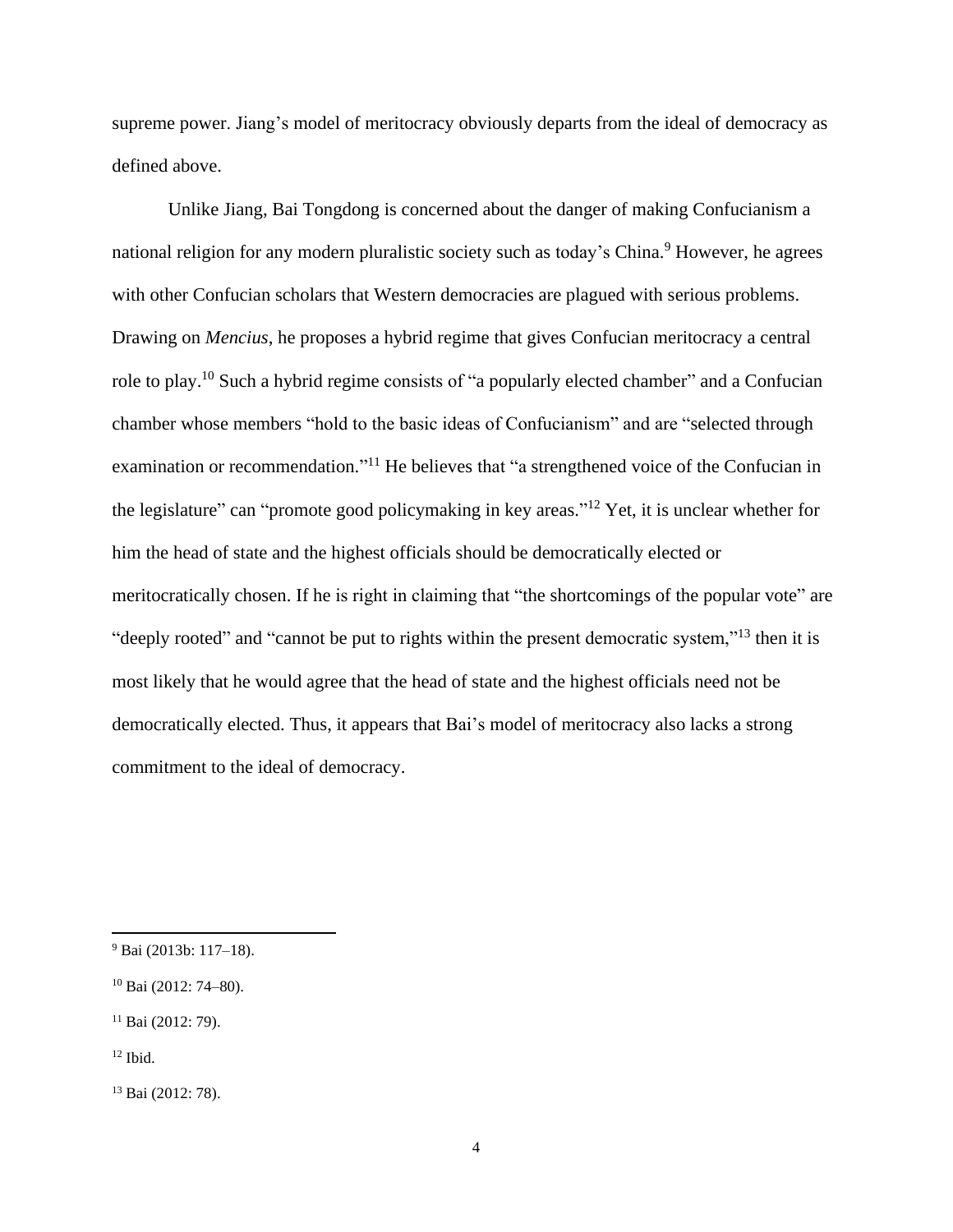As for Daniel Bell, Western democracy has attracted a lot of "blind faith."<sup>14</sup> Since I will examine his model of meritocracy later, let me here describe only briefly how it departs from the ideal of democracy. Basically: he endorses a certain meritocratic and nondemocratic method for the selection of the highest political leaders, and, for him, this group of leaders make the most important political decisions on behalf of the people.

In short, Jiang, Bai, Bell, and some other Confucian meritocrats depart from the ideal of democracy as it is commonly understood, since they believe that

- (a) the highest political leaders, including the head of a government, need not be democratically chosen, and that
- (b) the exercise of political power by the leaders who are meritocratically chosen need not be severely restrained by the people.

I have great reservations about such a limited commitment to democracy. This is not because I consider political meritocracy as unjustified.<sup>15</sup> Rather, it is because those Confucian meritocrats have overlooked the following important thing: political meritocracy—be it Confucian or non-Confucian—has the dangerous tendency to be politically oppressive in the hands of authoritarian rulers if it is not accompanied by a strong commitment to democracy.<sup>16</sup>

 $14$  Bell (2015: 61–62).

<sup>&</sup>lt;sup>15</sup> In my view, some meritocratic practices are justifiable and may even be necessary for some societies (at least for a specific period of time). After all, democracy should not be pursued regardless of the concrete social and political conditions of a society. For a related discussion, see Hadenius and Teorell (2005).

<sup>&</sup>lt;sup>16</sup> This problem should not bother those Confucian scholars who hold a steadfast commitment to the ideal of democracy in seeking to combine democracy and Confucian meritocracy. Sungmoon Kim is one of these scholars; see Kim (2018, esp. Chs.1–2).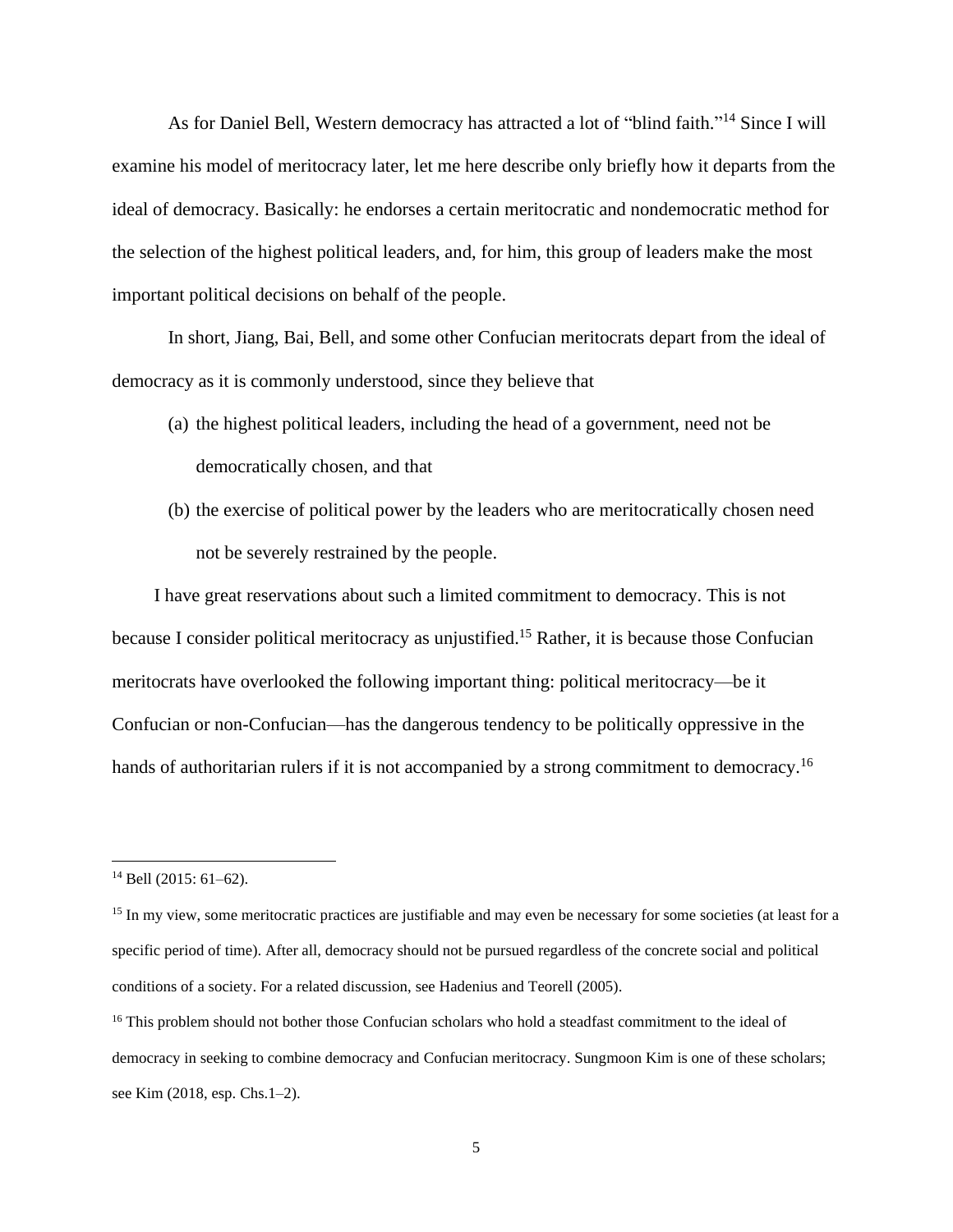To illustrate the problem, I will revisit Isaiah Berlin's classical discussion of the idea of positive liberty. I argue that what he intended to show are historical lessons about the abuse of the idea of liberty in the actual world, rather than a pure conceptual analysis of the idea of liberty. I submit that we should take these historical lessons seriously in understanding the practice of political meritocracy. Next, I examine Bell's model of meritocracy in relation to China's present form of governance. I have serious doubts about the legitimacy of any kind of political meritocracy that is not committed to the ideal of democracy.

## **2. From political ideas to political oppression**

Confucian meritocrats might say that there is, of course, a gap between the ideal and the practice concerning political meritocracy, just as there is such a gap in relation to other political ideals. But, in my view, what is deeply worrying about political meritocracy cannot be fully grasped in terms of such a gap. As I will seek to demonstrate, there is a dangerous risk of the abuse of the *idea* of political meritocracy in the hands of authoritarian rulers. To illustrate the problem, let me revisit Berlin's discussion of positive liberty.

In his seminal essay "Two Concepts of Liberty," Berlin distinguishes between two different ways of understanding political liberty.<sup>17</sup> Accordingly, there is the negative sense of liberty and there is the positive sense of liberty. *Negative liberty* is the freedom from constraints imposed by other agents, while *positive liberty* is the freedom to pursue and achieve desired goals. Notice that Berlin's analysis of the two concepts of liberty was accompanied with a historical account. To him, the negative sense of liberty has a relatively clear meaning. It

<sup>17</sup> Berlin (2002a).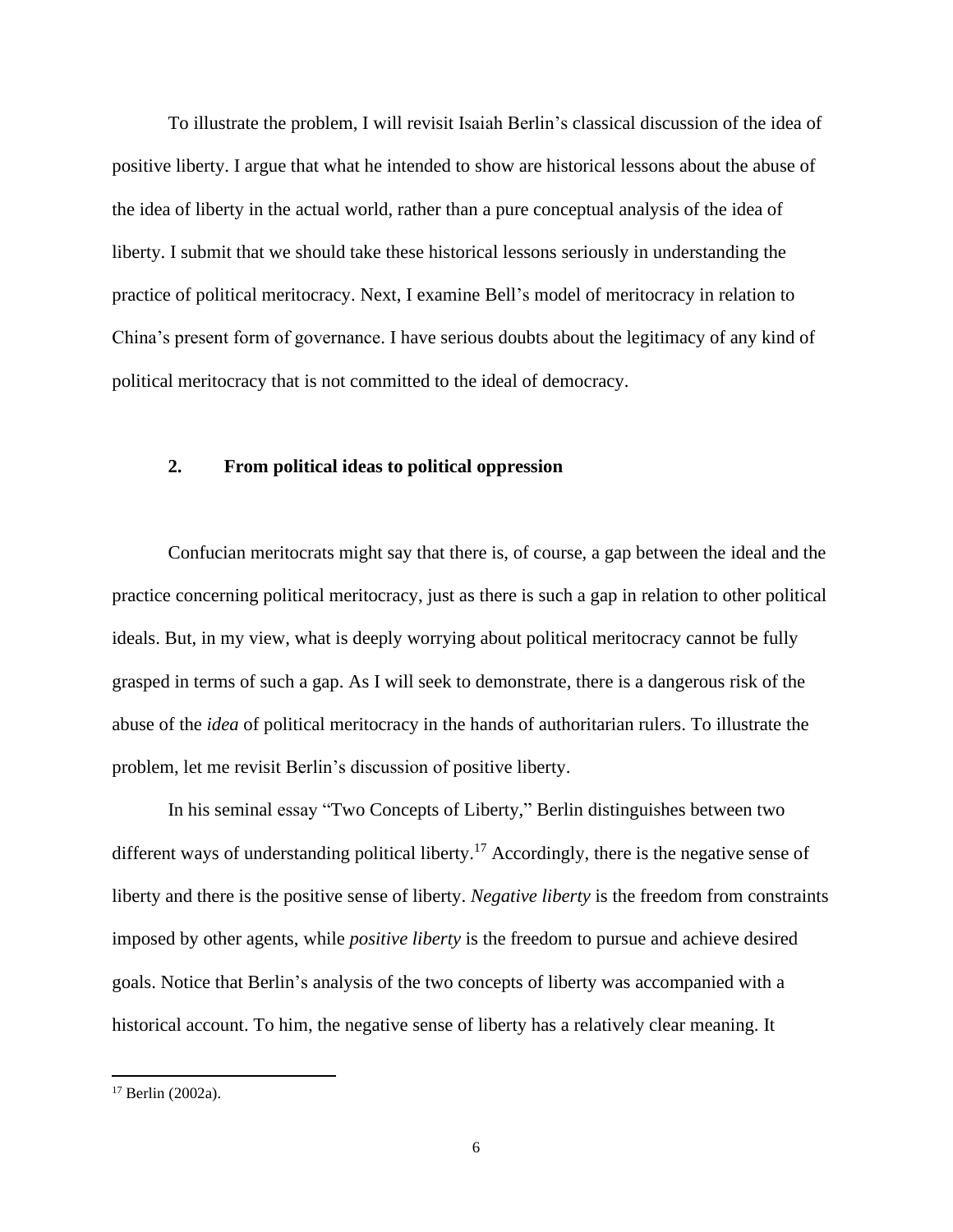emerged and developed from the seventeenth to the early nineteenth centuries in some Western countries, in particular Britain and France, and it had long been associated with classical liberal thought.<sup>18</sup> Positive liberty, though, was a more ambiguous concept. Throughout the history of philosophy, liberty (in the positive sense) had been taken to refer to autonomy, rational selfmastery, self-overcoming, and the Rousseauian idea of collective self-rule.<sup>19</sup> Berlin pointed out that, in Rousseau's view, freedom is achieved through obedience to the general will. Thus, freedom involves "obedience to a law which we prescribe to ourselves," irrespective of our disparate preferences.<sup>20</sup>

It is this collective sense of freedom that deeply concerned Berlin; indeed, he considered that it had been historically central in politics. Importantly, whether freedom is understood in terms of Rousseau's general will or Kant's idea of rational autonomy, it invariably points to the transformation of the concept of the individual's will from what an individual *actually desires* to what an individual *ought to desire*. As such, an individual's goals or preferences should be regarded as unimportant, or simply irrelevant. Against this, Berlin advocated negative liberty, according to which an individual, at an empirical level, desires to be free from constraints and to act freely in his or her own way. To Berlin, negative liberty is definitely "more humane" than "the goals of those who seek in the great disciplined, authoritarian structures the ideal of 'positive' self-mastery."<sup>21</sup>

<sup>18</sup> Berlin (2002a: 170–71).

<sup>19</sup> Berlin (2002a: 179–212).

<sup>20</sup> Berlin (2002a: 183).

<sup>21</sup> Berlin (2002a: 216).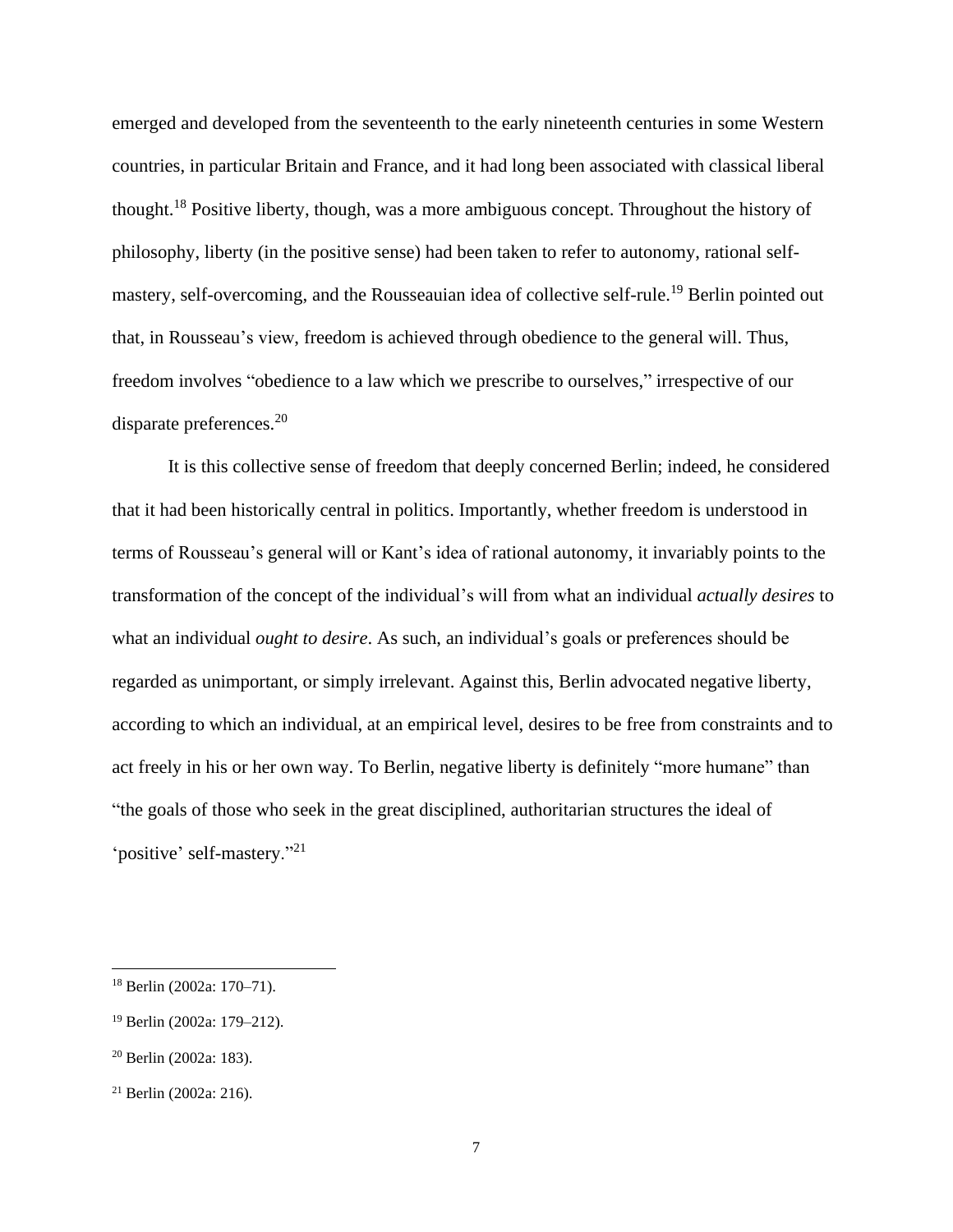Berlin was horrified by the political enforcement of positive liberty. In "A letter to George Kenna," he wrote:

What horrifies one about Soviet or Nazi practice is not merely the suffering and the cruelty. . . . What turns one inside out, and is indescribable, is the spectacle of one set of persons who so tamper and "get at" others that the others do their will *without knowing what they are doing*; and in this lose their status as free human beings, indeed as human beings at all. $^{22}$ 

In other words, Berlin was horrified by the fact that positive liberty was easily exploited by politically powerful people, causing massive manipulation and dehumanization. To him, liberty misdefined is not liberty at all.

The history of totalitarian movements of the twentieth century has shown that Berlin's worries are far from theoretical. For example, Pol Pot (1925–1998), the general secretary of the Communist Party of Kampuchea from 1963 to 1981, frequently claimed that the Cambodian people should be "liberated."<sup>23</sup> Under his rule, the majority of the Cambodian people were relocated to the countryside to work on collective farms—the fulfilment of Pol Pot's ideal of liberation. Many of them died of malnutrition, starvation, or execution. It is estimated that around 1.5 million people perished in Pol Pot's prison-camp state.<sup>24</sup> This is only one of the tragic examples of the betrayal of liberty, and it may be worth noting that Berlin's lecture on the two concepts of liberty was first delivered at Oxford in 1958, which was five years before the commencement of Pol Pot's leadership of the Cambodian Communist Party.

 $22$  Berlin (2002b: 339; emphasis added).

<sup>23</sup> Kiernan (1996: 31).

<sup>24</sup> Kiernan (1996: 9).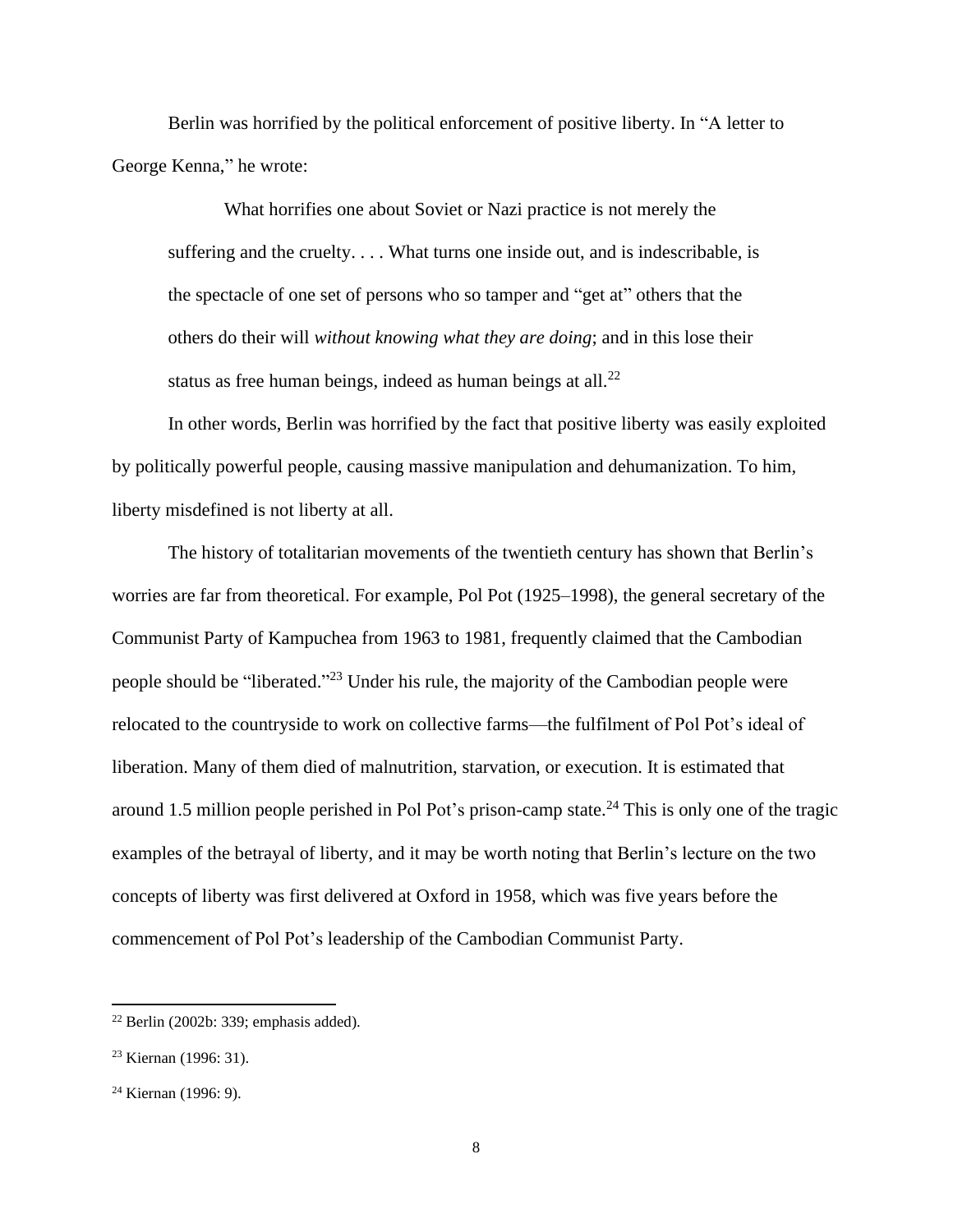Hence, what Berlin intended to offer was not a pure conceptual analysis of liberty. If we regard his analysis as purely conceptual, then we would not sense the kind of fear he had—which he thought all of us should have—about the possibilities for monstrous abuse of the concept of liberty.<sup>25</sup> As some scholars have already suggested, political theorizing should have a historical dimension.<sup>26</sup> From ahistorical conceptual analyses and thought experiments alone, we will not find any bloodstains, so to speak.

The kind of historical lessons that Berlin intended to draw about liberty can be called the *betrayal of liberty*: in the name of liberty, authoritarians and dictators have adopted highly oppressive measures for achieving "liberation" or "real freedom," causing widespread suppression of individual liberties and sometimes even the killing of people.<sup>27</sup>

I submit that we should take serious note of such historical lessons about political oppression in understanding the practice of political meritocracy. To be sure, political meritocracy and positive liberty are not the same thing, and they certainly differ in their practices. But, importantly, they might both appear to be attractive as theoretical concepts while their adoption in politics can be disastrous for the people who are subject to them. I propose, therefore, what can be called the *betrayal of meritocracy*, as follows:

<sup>25</sup> Berlin has also discussed the political persecution in Nazi Germany and Stalinist Russia; see Berlin (2002a: 55– 93, 336–44).

<sup>26</sup> For a useful discussion, see Smith (2000).

 $27$  In my view, rather than treating Berlin as an adamant opponent to positive liberty, it would be more appropriate to treat him as a resolute advocate for individual freedom against collectivism and totalitarianism. Here, I share Joshua Cherniss's and Henry Hardy's view (2018).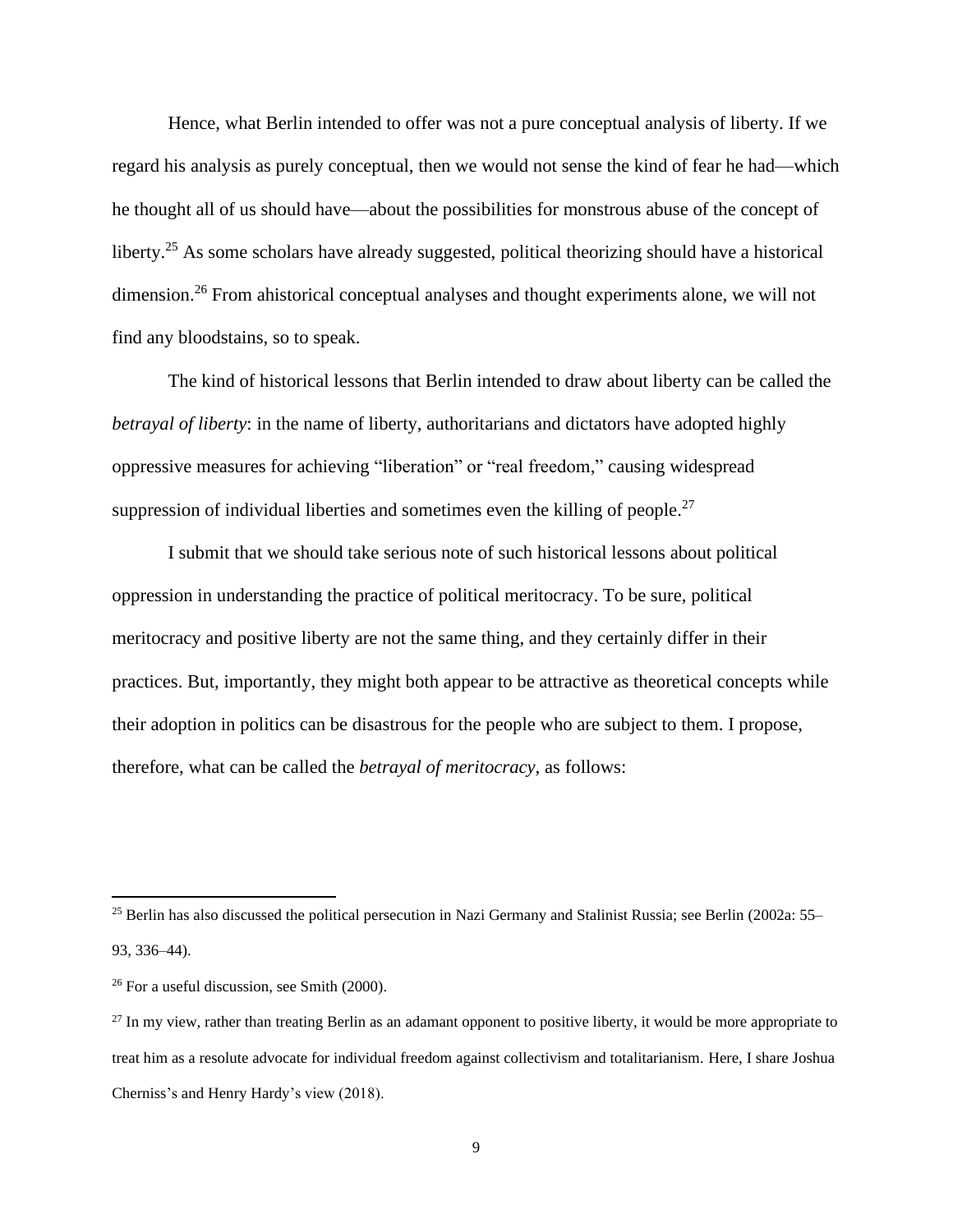In the name of political meritocracy, some rulers claim that the rule of the elite is necessary for maintaining law and order, for promoting people's welfare, or for enhancing national prestige. Hence, they adopt what they consider to be the necessary measures of suppressing individual liberties and, in some cases, even killing some of those who, they think, stand in the way of meritocracy.<sup>28</sup>

A note should be made to avoid misunderstandings. Some might think that what I am calling the "betrayal of meritocracy" need not be a problem for the rulers who adopt meritocracy, since these rulers may not care about the suppression of individual liberties and even the killing of some people; they are concerned, most fundamentally, with the success of their meritocratic rule. I do not necessarily deny this. Yet, in my discussion, the betrayal of meritocracy is a kind of *betrayal of the subjects of meritocracy*. It is a betrayal because the rulers who advocate meritocracy most commonly promise that *each and every* individual can benefit from it; but, in fact, this is seldom the case. To illustrate my point, I will discuss Daniel Bell's model of meritocracy in relation to China's present form of governance.

<sup>&</sup>lt;sup>28</sup> Of course, suppression of individual liberties and the killing of people are not the same thing, but it is not uncommon for rulers who consider themselves meritocratic to do both things for a "better future" of their country. For examples of the killing of people on such grounds, please refer to the Chinese government's bloody crackdown on democracy protesters in Tiananmen Square on June 4, 1989, and the Khmer Rouge's purges in 1970s with the aim of creating "only pure Khmer people"; see Lim (2014: ch. 2) and Kiernan (2008: ch. 7), respectively.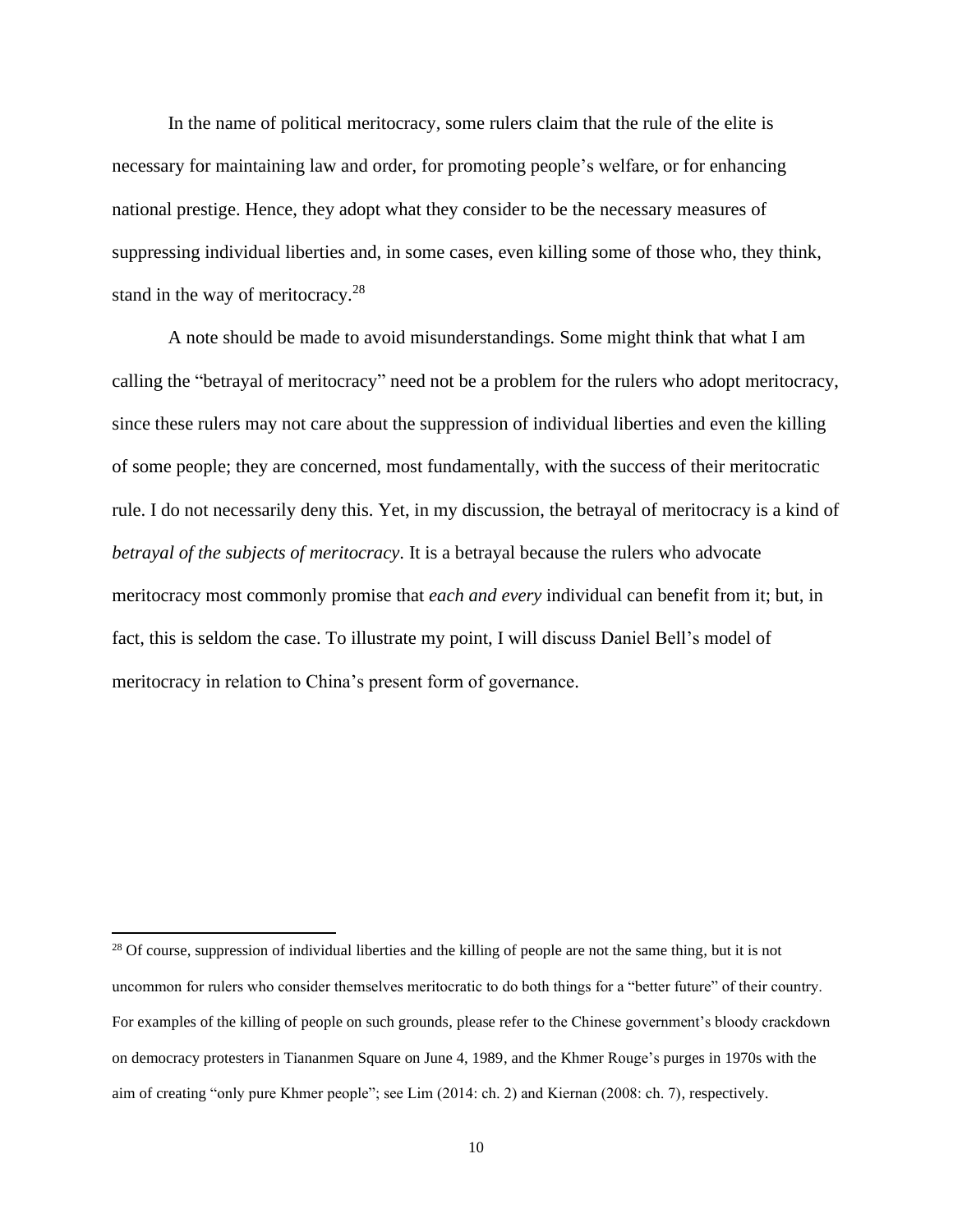## **3. Daniel Bell's model of political meritocracy**

To Daniel Bell, people have put a lot of blind faith in Western electoral democracy.<sup>29</sup> Against electoral democracy, he proposed a meritocratic form of government that he called "the China Model," or, more precisely, "the vertical model of democratic meritocracy." While such a model of government adopts some democratic practices, it does not commit itself to the ideal of democracy as defined above. His model has three planks: democracy at the local level, experimentation with democratic practices below the top leadership level, and *nondemocratic* selection of leaders at the top.<sup>30</sup> Drawing inspiration from Confucian ideas, he seeks to show that his model is both "morally desirable and politically realistic."<sup>31</sup>

He develops his model of meritocracy in four steps. First, he criticizes liberal democracy.<sup>32</sup> To him, liberal democracy suffers a number of serious flaws, including the tyranny of the majority (i.e., the interests of minorities are either compromised or sacrificed), the tyranny of the minority (i.e., the wealthy class corrupts fairness in politics), the tyranny of the voting community (i.e., voters tend to ignore the basic interests of future generations and foreigners), and the tyranny of competitive individualists (i.e., democratic competition exacerbates social conflicts). So, he invites us to think about alternatives to electoral democracy—in particular, the prospects of political meritocracy.

 $29$  Those who have blind faith in electoral democracy he calls "democratic fundamentalists." See Bell (2015: 61–62). <sup>30</sup> Bell (2015: 151–78).

 $31$  Bell (2015: 6–7).

 $32$  Bell (2015: 14–62).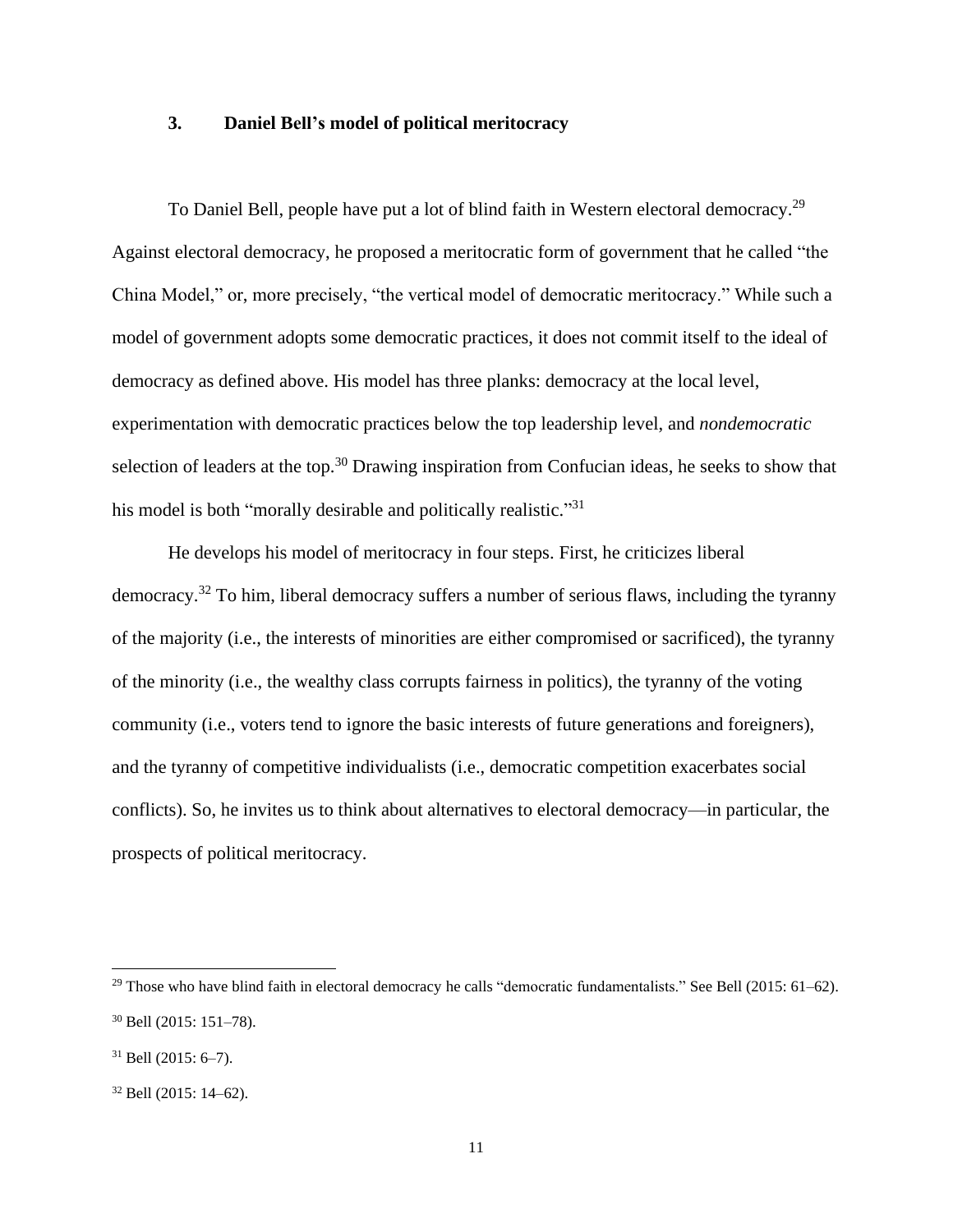Second, he investigates the qualities that matter most in a meritocratic leader.<sup>33</sup> To Bell, intellectual abilities, social skills, and moral virtue are the most important qualities that make a political leader suitable for governing a political community in the contemporary world. For the sake of China's future, he believes, certain things should be done to improve its meritocratic system. These measures include: a better examination system for testing people's intellectual abilities, an increase in the participation of women in political leadership, and an improved peerreview system for promoting (and demoting) political leaders.

Third, he examines the main difficulties with political meritocracy.<sup>34</sup> To him, independent supervisory institutions, higher salaries, and moral education are all crucial for tackling the abuse of political power. It is also necessary to prevent the political hierarchies from becoming fixed. However, he admits that it is very difficult for political meritocracy to be fully legitimate. As a solution, he proposes that some democratic practices seem to be necessary for legitimizing meritocracy.

Finally, fourth, he argues that political meritocracy and democracy can be reconciled.<sup>35</sup> His solution is the three-plank vertical model of democratic meritocracy. In arguing for this model, he rules out alternative models of democratic meritocracy, for he thinks that they are either politically unrealistic or insufficiently meritocratic. He claims that his own model, which retains meritocratic leaders at the top and seeks to improve itself through perfecting the peerreview system for selecting leaders, is both practicable and desirable. Interestingly, he suggests that the Chinese government may need to secure people's support by referendum, for reasons of

<sup>33</sup> Bell (2015: 63–109).

<sup>34</sup> Bell (2015: 110–50).

<sup>35</sup> Bell (2015: 151–98).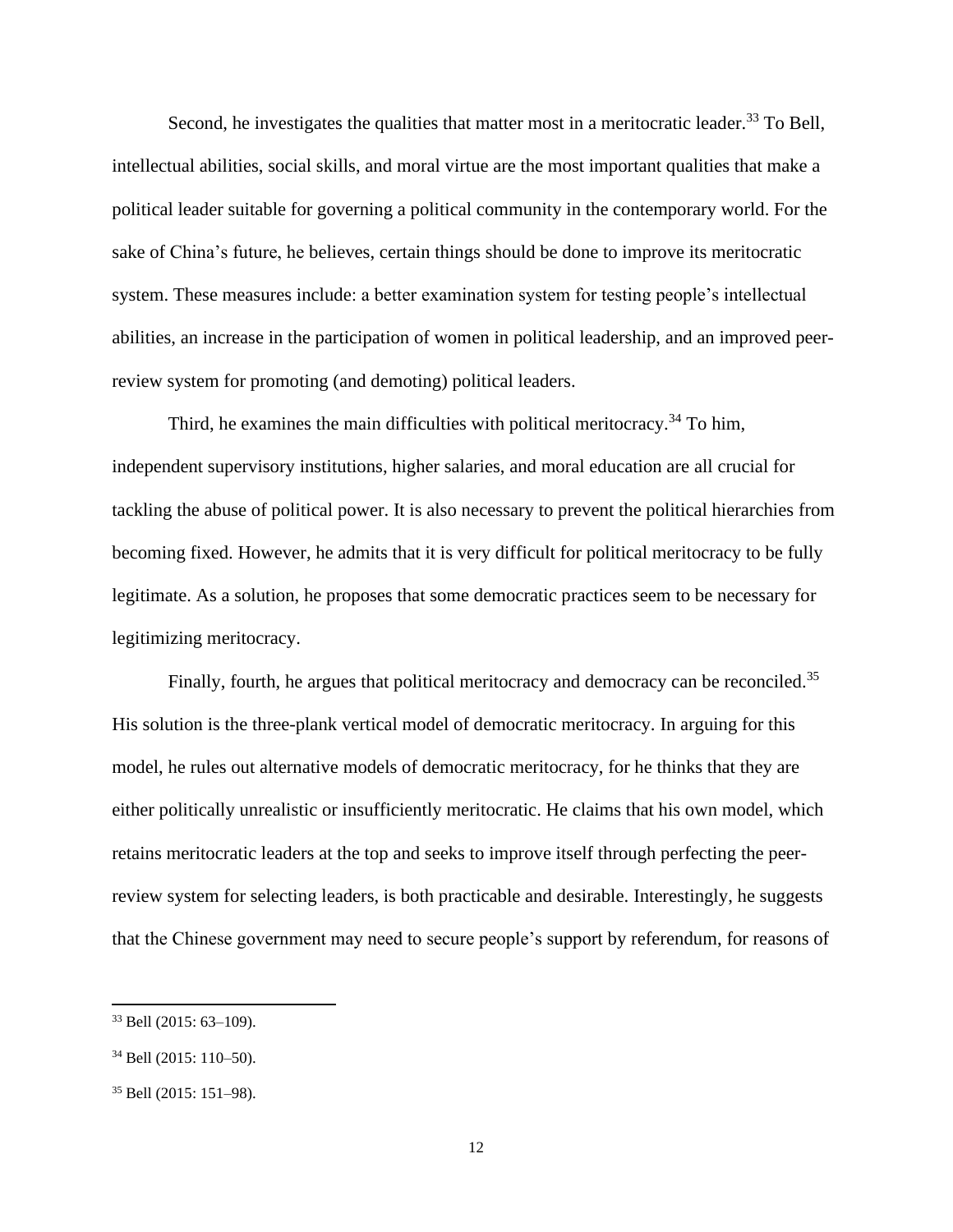political legitimacy. He claims that it would be ideal to "specify a time period in the referendum itself—say, fifty years—long enough to provide stability for the recruitment and training of meritocratically selected leaders."<sup>36</sup>

To be fair to Bell, it should be noted that he has not claimed that societies should pursue political meritocracy through political oppression. In fact, he has pointed out that the Chinese state ought to become less oppressive and that the rule of law is of great importance for meritocracy to succeed.<sup>37</sup> Yet, he believes that his model is most likely to work only in the context of a single-party state, such as China under the Chinese Communist Party.<sup>38</sup>

But it is exactly such a lack of commitment to democracy in Bell's model and in some other models of meritocracy that is deeply problematic from a moral point of view. In order to see the problems clearly, let us reflect on China's present form of governance. Bell and many other scholars have praised China's development in recent decades as an enormous success. Yet, whose success are they talking about?

#### **a. China's success—whose success is it?**

Bell—and many others who have expressed admiration for "China's success"—have not asked the above question. It might appear to be a silly question, as they might simply say that the success is, of course, *China's and the Chinese people's*. But the answer may not be so simple. It has been reported that a large number of Muslim Uyghurs in China are being "reeducated" in

<sup>36</sup> Bell (2015: 177).

<sup>37</sup> Bell (2015: 114, 191, 197).

<sup>38</sup> Bell (2015: 172).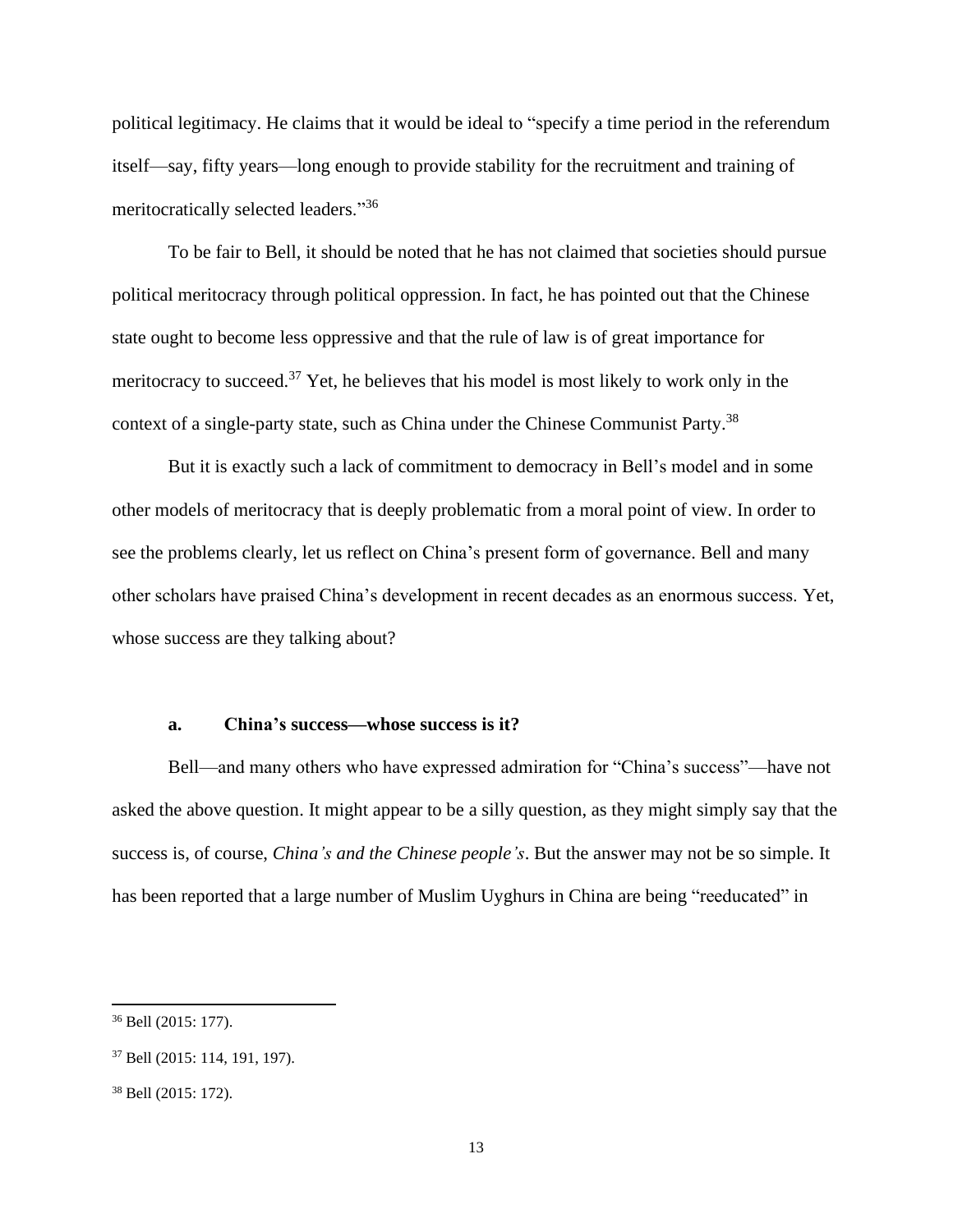camps set up by the Chinese government.<sup>39</sup> Suppose we had the opportunity to ask some of these Uyghurs: "To what extent are you enjoying China's success?" What sort of answer might we expect from them? Notice that the Chinese government doesn't simply treat these Uyghurs as foreigners or "losers" in China's development; the point of "reeducation" is exactly that they are being treated as part of the Chinese people and that, as some officials have claimed, they will benefit from China's development only by learning to become "civilized"—in a certain way. Yet, we seem to have every reason to regard such treatment of the Uyghurs as a case of ethnic oppression.

It is, in fact, rather easy to catalog examples showing that China's "success" has not been equitably shared. Notably, the 1994–2012 construction of the Three Gorges Dam, the world's largest hydropower project, led to the displacement of more than 1.4 million people and the destruction of more than a thousand villages by flooding.<sup>40</sup> Advocates of political meritocracy, such as Bell, might argue that, despite a rather long list of moral problems with the Chinese government, the government is still doing the right thing for the people. As Bell has reminded us, several hundred million Chinese have been lifted out of poverty under the Chinese Communist Party's leadership.<sup>41</sup>

<sup>39</sup> See, for example, a BBC report, "UN 'alarmed' by reports of China's mass detention of Uighurs (31 August 2018)," a[t https://www.bbc.com/news/world-asia-china-45364689.](https://www.bbc.com/news/world-asia-china-45364689) It is worth noting that the CCP has been adopting "thought reform" for the purposes of brainwashing since the 1950s, if not earlier. See the psychiatrist Robert Jay Lifton's research (1989).

<sup>40</sup> See Dawson and Farber (2012: ch. 2).

 $41$  Bell (2015: 36).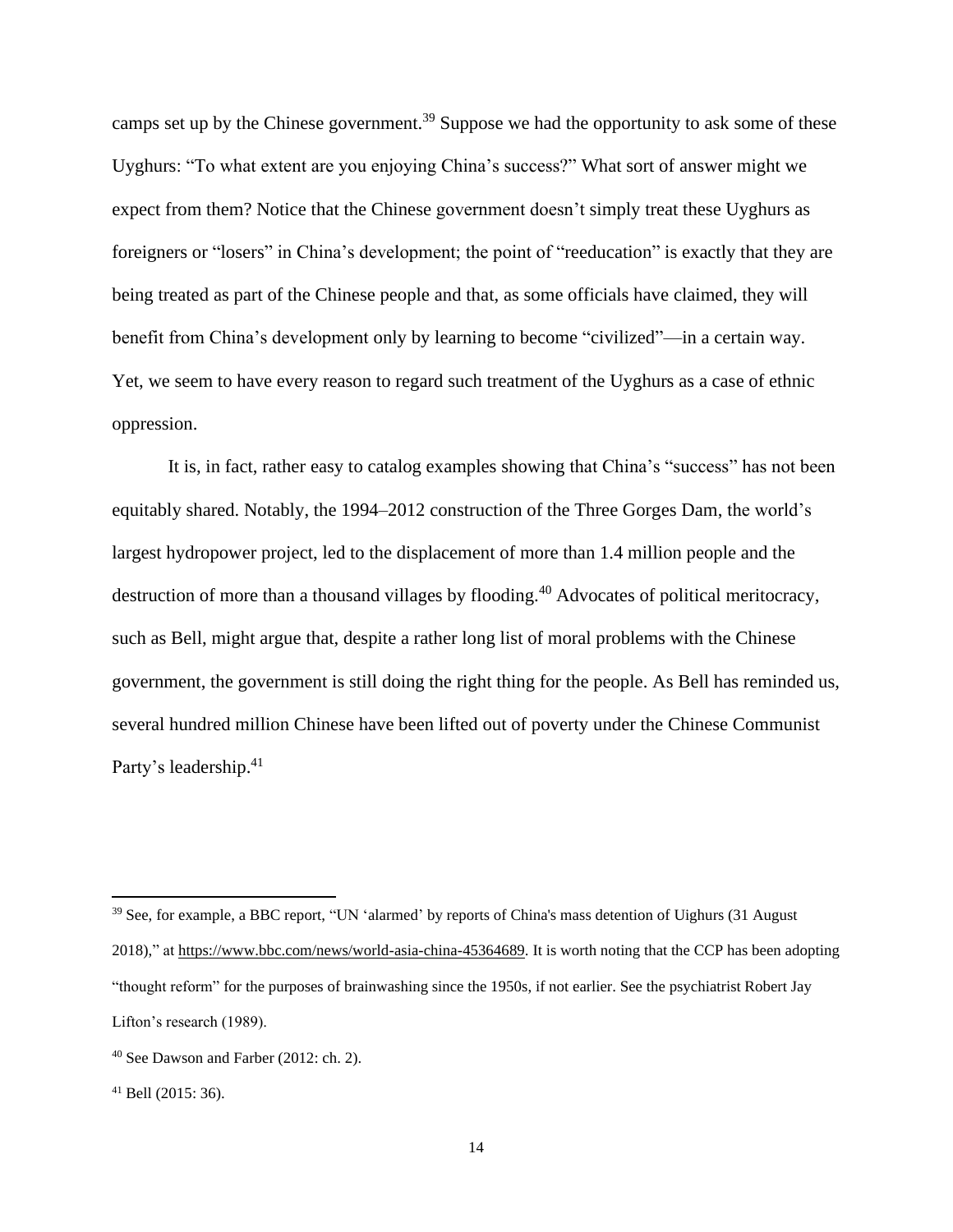Let us grant that poverty in China could not have been alleviated to such a remarkable degree without the leadership of the Chinese Communist Party (CCP).<sup>42</sup> Nevertheless, Bell's kind of utilitarian reasoning can hardly justify the party's rule. For, even if utilitarianism as a moral theory is sound, it is definitely possible that the suffering of the victims under the party's rule has been so enormous that it outweighs all the happiness and pleasure that have been enjoyed by the (up-to-now) more fortunate Chinese people.<sup>43</sup>

In addition, there is a fundamental moral criticism of utilitarianism pertinent to our assessment of the party's political legitimacy; namely, that utilitarianism fails to take the separateness of individual persons seriously.<sup>44</sup> Basically, it makes little sense to treat all Chinese people from the past to the present as a homogeneous entity that can enjoy "China's success." Would it not make more sense to treat each Chinese man or woman as an individual with human dignity?

Some might argue that it is pointless to insist that the moral legitimacy of a meritocratic regime needs to be assessed in terms of individuals' human dignity, for, after all, it is the total welfare of the subjects of meritocracy that counts. But, as a matter of fact, advocates of meritocracy usually do claim that *meritocracy benefits each and every individual*. Even for Bell, meritocracy should not concern the total welfare of the subjects of meritocracy alone. At one

 $42$  Note that it is always difficult to show that authoritarian rule is essential to economic development. For an indepth discussion, see Sen (1999: 148–51).

<sup>&</sup>lt;sup>43</sup> Indeed, Bell has not said much about those who died because of the CCP's oppression or misrule. And for the current status of civil liberties in China, see, e.g., "Human Freedom Index" and "World Press Freedom Index" published in 2018.

<sup>44</sup> John Rawls has made this criticism. See Rawls (1999: 167).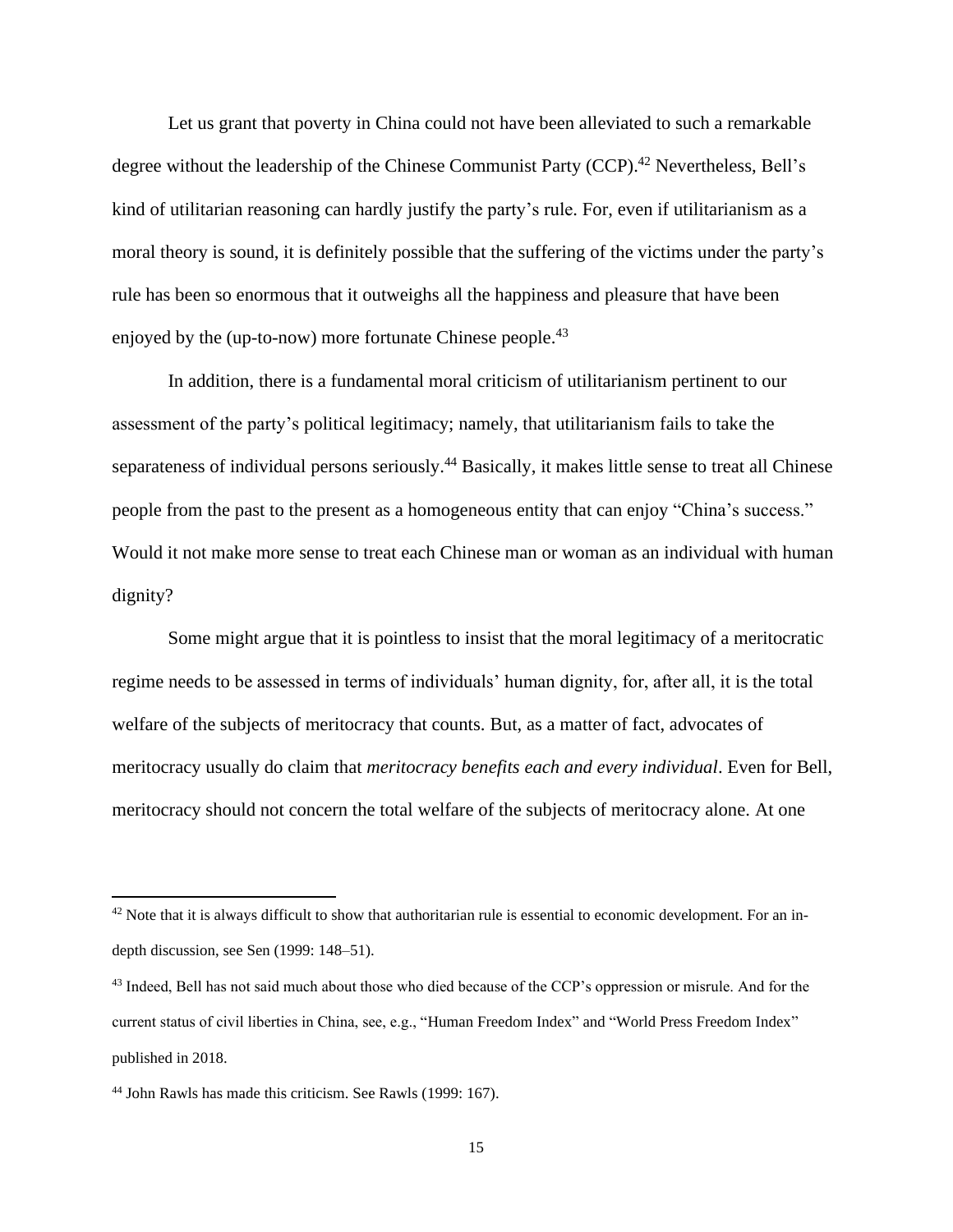point, he juxtaposes Mencius and John Rawls to highlight the great importance for politicians to pay attention to the plight of the individuals of the least advantaged group in China.<sup>45</sup>

However, Bell cannot have it both ways; either he is concerned exclusively with the aggregate welfare of the people or he is concerned about the plight of the individuals of the least advantaged group in a country. He seems to be concerned exclusively with the aggregate welfare of the people in China. For in his assessment of the CCP's legitimacy, he has not asked any challenging question about the party's legitimacy from the perspective of the least advantaged groups in China, which may well consist of Muslim Uyghurs, Liu Xiaobo, and those students and workers who set up their tents at Tiananmen Square in 1989.<sup>46</sup>

#### **b. Full protection of the rule of law and civil liberties without democracy?**

To be fair to Bell, it should be noted that he has stressed the importance of the rule of law and of civil liberties.<sup>47</sup> But there is a problem: how could the CCP safeguard civil liberties while maintaining its authoritarian rule? In defending meritocracy, Bell often talks about the CCP and Singapore's People's Action Party.<sup>48</sup> However, there is little reason to think that these political parties are champions of civil liberties or of human rights.

 $45$  Bell (2015: 74).

<sup>&</sup>lt;sup>46</sup> I am referring to the crackdown on students and demonstrators at Tiananmen Square in 1989. In fact, Bell has conceded that the Chinese state should be more tolerant. He has also pointed out that the CCP sometimes was unnecessarily oppressive. See Bell (2015: 269 note 60). In my view, while theorists of meritocracy may complain about the "unnecessary" oppression executed by authoritarian rulers, the fact remains that political oppression and the killing of people tend to repeat themselves so long as authoritarian rulers wield absolute power.

<sup>47</sup> Bell (2015: 114, 191, 197).

<sup>48</sup> Bell (2015: 32-36).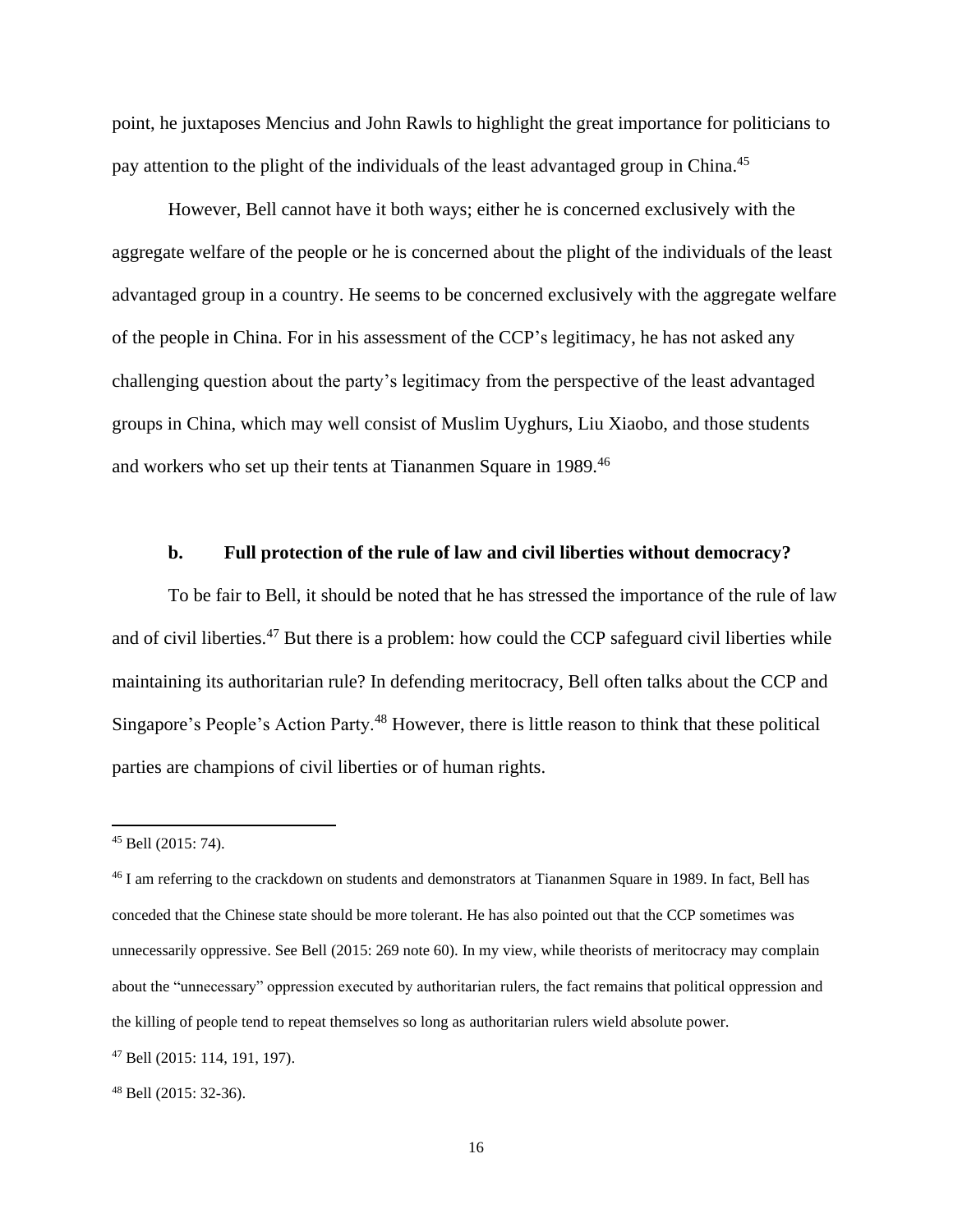Bell sometimes uses Hong Kong as an example to illustrate how a political community can maintain the rule of law and fight corruption without democratic election of the head of a government and of the highest officials.<sup>49</sup> This is not an entirely bad example. Indeed, before its handover to China in 1997, Hong Kong appeared to be an outstanding example of a free society governed by a meritocratic yet nondemocratic government. However, it should be noted, first, that Hong Kong before 1997 was not comparable with China or Singapore, for it was not under any single-party rule, whether within Hong Kong or from the United Kingdom. Second, since 1997, Hong Kong has been governed under the former Chinese leader Deng Xiaoping's formula of "one country, two systems." But the so-called two systems have been subject to the increasing political influence of the CCP's single-party rule, and, in this way, Hong Kong is becoming increasingly more comparable to China and Singapore. Notably, we are observing an obvious decline in the Hong Kong government's commitment to the rule of law. <sup>50</sup> Hong Kong citizens' liberties, in particular freedom of speech and freedom of association, are being continuously reduced and threatened. Had Bell kept himself updated with recent developments in Hong Kong (he needed only to know a little more about Hong Kong's development since 1997), he would have been able to see that his ideal of a free society under a nondemocratic political meritocracy has been discredited.

Political meritocrats, in general, are very critical of liberal democracy. But they tend to overlook the fact that liberal democracy, coupled with the rule of law, has enabled many countries to enjoy sustainable economic and social development without suppressing civil

<sup>49</sup> Bell (2013: 2015: 117–18, 191)

<sup>50</sup> For a recent example, see a BBC report, "Fears over Hong Kong–China extradition plans (on 8 April 2019)" at: https://www.bbc.com/news/world-asia-china-47810723.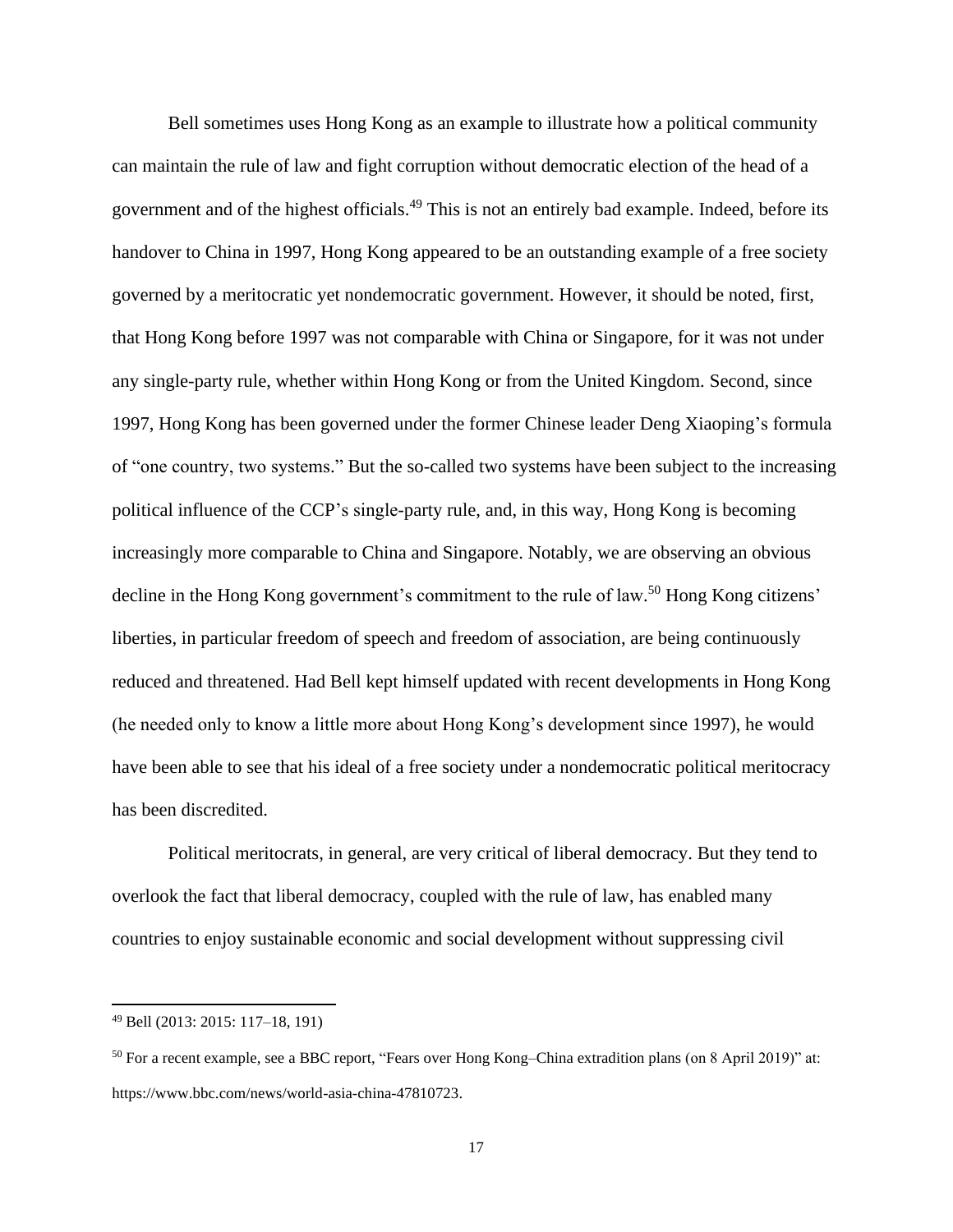liberties.<sup>51</sup> Bell has not denied that, nor has he denied the importance of civil liberties, as I have pointed out. Yet if civil liberties are really important, then the Western democracies should take pride in what they have achieved. Why should they look up to any model of meritocracy— Confucian or non-Confucian—that lacks a strong commitment to democracy?

Further, so long as a nondemocratic regime is determined to maintain its authority, it needs to suppress its political opponents in a systematic way. Thus, there develops what I call a *cycle of oppression and resentment*: violent oppression and humiliating punitive measures make many people resent the oppressors, and some of these people tend to retaliate violently, which, in turn, leads to more political oppression executed by the government in the name of social order and harmony, and so on, and so forth.<sup>52</sup> A free society under a nondemocratic meritocracy seems to be a chimera.

#### **c. Nondemocratic political meritocracy—temporary or eternal?**

Some advocates of political meritocracy might claim that for China, Vietnam, and some other countries the premature adoption of democratic practices will do more harm than good, and that, for these countries, a nondemocratic meritocratic government is vital for achieving sustainable economic growth and social development.<sup>53</sup> This line of argument is worth noticing,

<sup>&</sup>lt;sup>51</sup> For discussions of the crucial importance of democracy for protecting individual liberties and preventing political oppression, see, e.g., Dahl (1989: esp. 77–79); Linz (1997: esp. 418–19); O'Donnell (2004); Sen (1999: 146–59, 227–49); and Shapiro (2003: 224–30).

<sup>52</sup> Such a cycle can be observed in China's Xinjiang, and in Iran, Saudi Arabia, Venezuela, etc.

<sup>&</sup>lt;sup>53</sup> Bell has pointed out that the premature adoption of democracy could be harmful for a political community. See, for example, (2015: 15).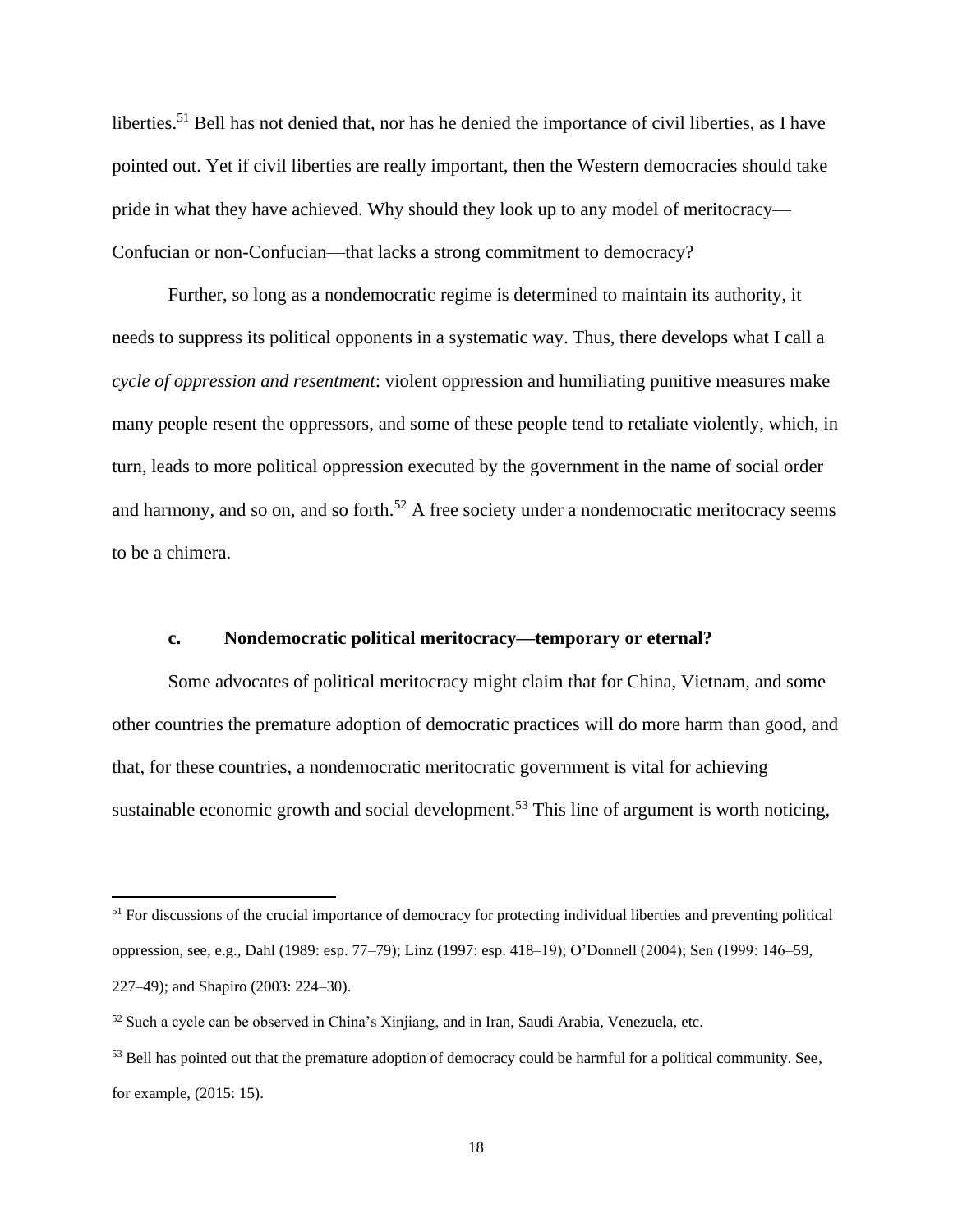and I can agree that, in some cases, democratization does more harm than good for a country's short-term development. However, there are certain difficult problems with the above argument.

First, as we have seen, so long as a meritocracy lacks a strong commitment to democracy, it tends to be politically oppressive. The moral loss that results from the suppression of civil liberties—and even the killing of heretics—can hardly be offset by economic growth and social development. Second, if it is correct to claim that liberal democracy coupled with the rule of law has enabled many countries to enjoy sustainable economic and social development without suppressing civil liberties, then there is very strong reason for any nondemocratic meritocracy to become fully democratized *in the long term*. 54

In addition, a difficult problem exists concerning meritocratic leadership; namely, who is morally qualified to make meritocracy work? Bell is surely right in saying that if political meritocracy is desirable, then reliable mechanisms should be in place for choosing virtuous leaders.<sup>55</sup> However, who will set up these mechanisms? Who will train future leaders? And who will devise regulations for meritocratic rule? It is extremely difficult to determine those who are qualified to shoulder these responsibilities on a long-term basis.<sup>56</sup>

For all of the above reasons, we should worry about the long-term performance of any government that lacks a strong commitment to democracy—be it meritocratic or not. 57

<sup>&</sup>lt;sup>54</sup> Sustainable economic growth is another strong reason for democratization. See, e.g., recent research by

Acemoglu, Naidu, Restrepo, and Robinson (2019). In fact, some historians hold the view that, for its long-term development, China should become a liberal democratic regime. See, e.g., Yu (2018: 129).

<sup>55</sup> Bell (2015: 99–105).

<sup>56</sup> Bell appears to have a good deal of trust in the Chinese political leaders (see Bell 2015: 105, 112). However, he has not provided argument for that.

<sup>57</sup> For a related discussion, see Sen (1999: 51, 152; 2001: 188–9); and Drèze and Sen (1989: 264).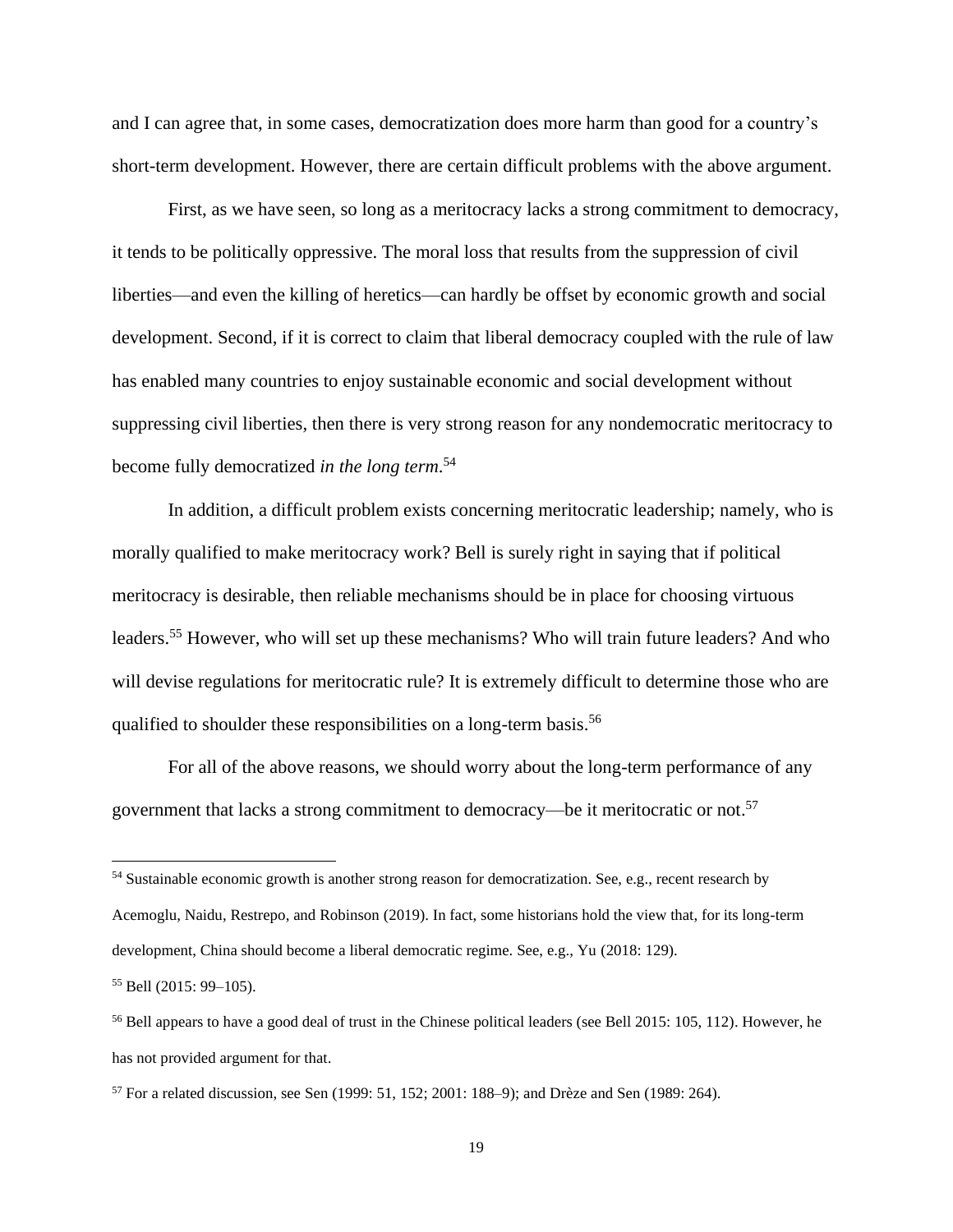## **4. Must political meritocracy be politically oppressive?**

Of course, the pursuit of political meritocracy does not have to rely on oppressive measures—at least, that is the case in theory. However, what I have sought to demonstrate is that political meritocracy does have the tendency to become politically oppressive in actual politics, insofar as it does not commit itself to the ideal of democracy. Let me explain this point more clearly.

Facing citizens' oppositional political views and, in some cases, their resistance to the government, rulers—be they Confucian or non-Confucian—who do not commit themselves to democracy have to adopt a wide range of high-handed measures to sustain their authority. Many people consider Singapore and China as outstanding examples of political meritocracy, but few would deny that these are authoritarian regimes and that they are oppressing people's basic liberties in the face of political disagreements and political resistance.

Living under such regimes, citizens have every reason to complain that they are being betrayed by their rulers who claim to be meritocratic. The betrayal of meritocracy has two aspects. On the one hand, in the name of meritocracy, rulers may abuse power to satisfy their own interests, and, as a result, some citizens who have expected to benefit from meritocratic rule become victims of political oppression. On the other hand, even conscientious rulers may suppress citizens' basic liberties and, in extreme cases, kill some of them on the grounds of maintaining political meritocracy. As a result, there again arises what I have referred to as the vicious cycle of oppression and resentment: the victims of political oppression tend to react

20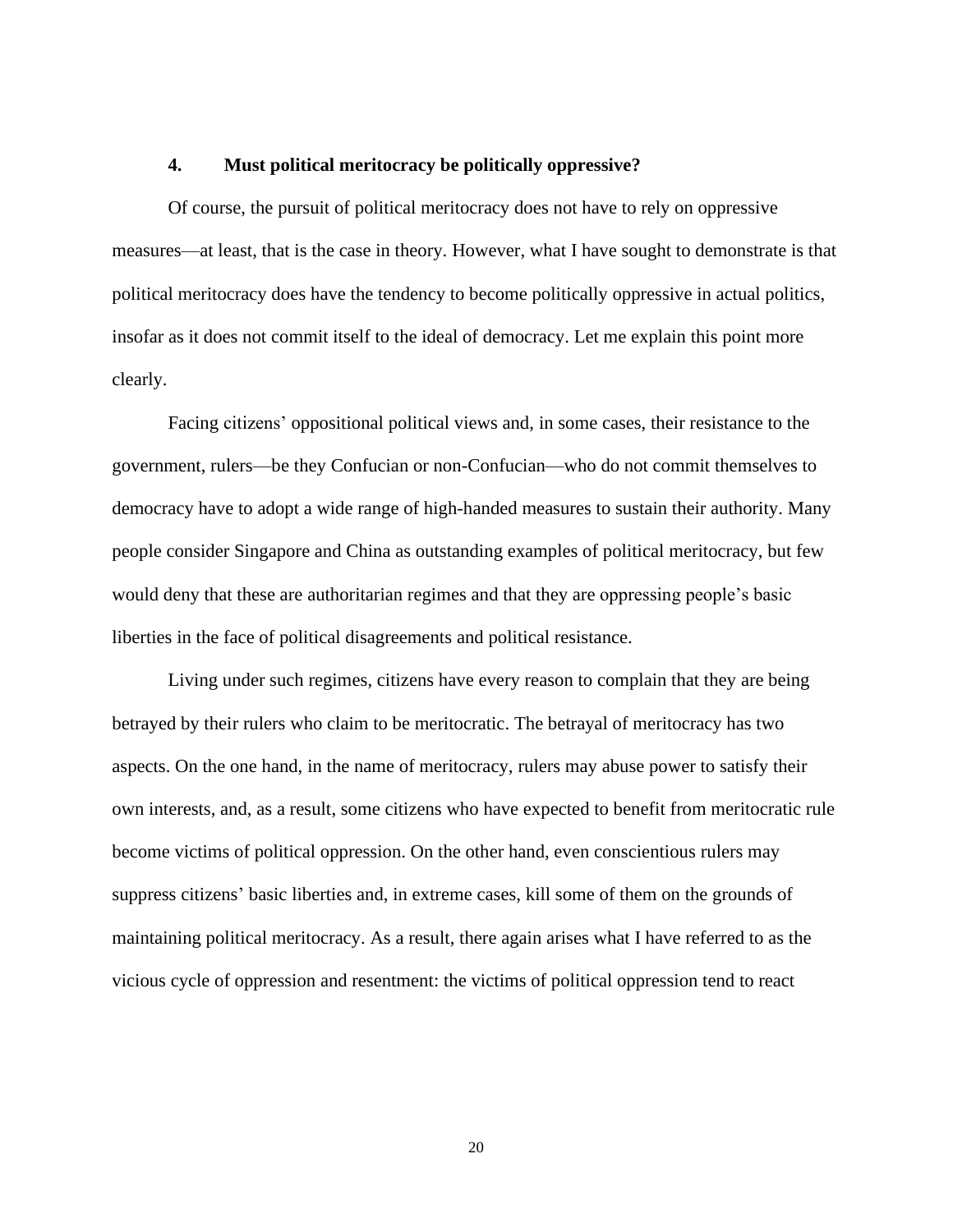violently, as they cannot seek redress through democratic procedures and an independent judiciary, and their violent acts, inevitably, lead to further political oppression, and so on.<sup>58</sup>

In short, although political meritocracy, at least in theory, does not have to be politically oppressive, it does have the dangerous tendency to be politically oppressive so long as it lacks a strong commitment to the ideal of democracy.

## **5. Concluding remarks**

Advocates of Confucian political meritocracy tend to compare political meritocracy at its best with liberal democracy at its most mediocre (or, simply, at its worst). But if my argument in this paper is, by and large, convincing, then it is extremely important for us to compare a political meritocracy and a liberal democracy *at their worst*.

Indeed, we do not have to deny that contemporary Western democracies should learn something from Confucianism; after all, it would seem naïve to think that all the deep-rooted problems facing liberal democracy can only be cured by increased democratic participation. Nevertheless, we should see that any form of political meritocracy that does not commit itself to democracy is constantly on a dangerous slide toward the betrayal of meritocracy.

Importantly, we should learn from history that most of the nondemocratic regimes—be they genuinely meritocratic or not—are politically oppressive, and that countless people have been persecuted, tortured, and/or killed in the name of national glory, social harmony, and the welfare of the majority. Think for a moment about China's future: We do not know exactly who

<sup>58</sup> Some scholars, including Guillermo O'Donnell (2004), have argued that a truly democratic rule of law is crucial for ensuring political rights, civil liberties, and mechanisms of accountability, and these things, in turn, affirm political equality of citizens and effectively prevent the abuse of political power.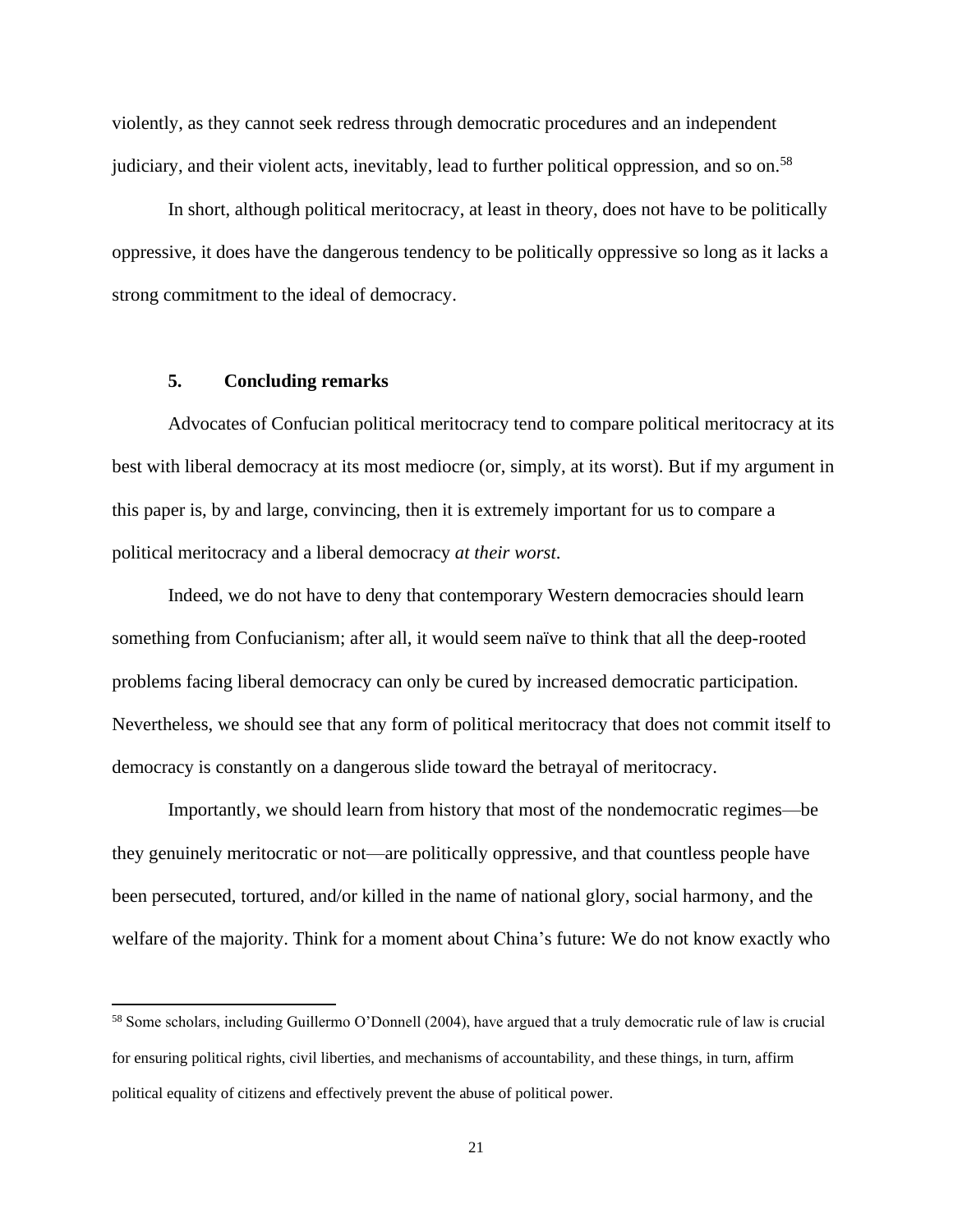will suffer the betrayal of meritocracy—they could be some of us, some of our friends, and even some of our children, insofar as the Chinese political leaders who claim to be meritocratic fail to take seriously the ideal of democracy.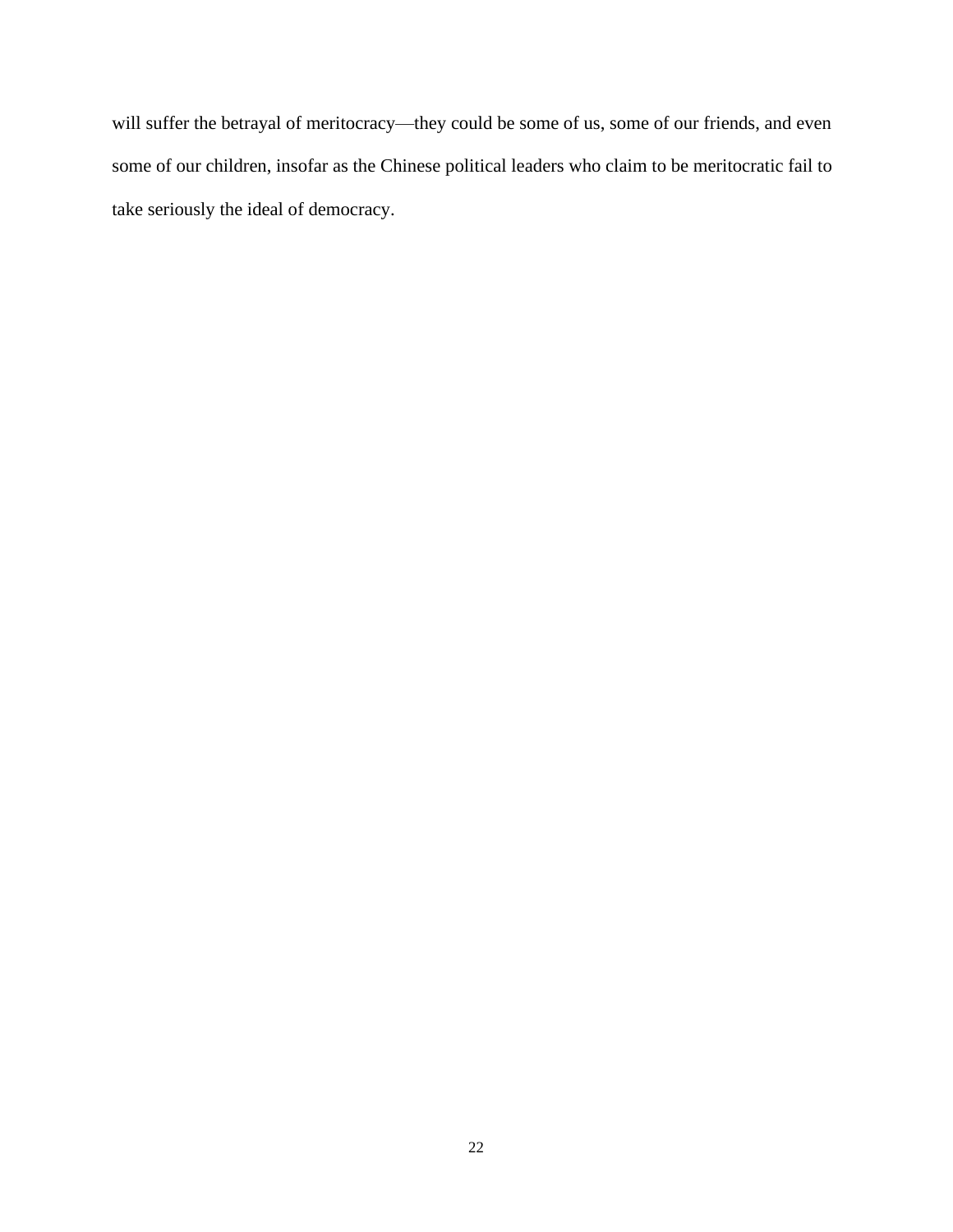#### **References**

Acemoglu, Daron, Suresh Naidu, Pascual Restrepo, and James A. Robinson. 2019. "Democracy Does Cause Growth." *Journal of Political Economy*, 127(1): 47–100. https://economics.mit.edu/files/16686.

Anderson, Elizabeth. 1999. "What is the Point of Equality?" *Ethics*, 109: 287–337.

Angle, Stephen C. 2012. *Contemporary Confucian Political Philosophy*. Cambridge: Polity Press.

Bai, Tongdong. 2012. *China: The Political Philosophy of the Middle Kingdom*. London: Zed Books.

———. 2013a. "A Confucian Version of Hybrid Regime: How Does It Work, and Why Is It

Superior?" Pp. 55–87 in *The East Asian Challenge for Democracy: Political Meritocracy in Comparative Perspective.* Edited by Daniel A. Bell and Chenyang Li. Cambridge: Cambridge University Press.

———. 2013b. "An Old Mandate for a New State: On Jiang Qing's Political Confucianism" Pp. 113– 28 in *A Confucian Constitutional Order*. Part II of *A Confucian Constitutional Order: How China's Ancient Past Can Shape Its Political Future*. Edited by Daniel A. Bell and Fan Ruiping; translated by Edmund Ryden. Princeton, NJ: Princeton University Press.

Bell, Daniel A. 2015. *The China Model: Political Meritocracy and the Limits of Democracy.* Princeton, NJ, and Oxford, UK: Princeton University Press.

Berlin, Isaiah. 2002a. "Two Concepts of Liberty." Pp. 166–217 in *Liberty: Incorporating Four Essays on Liberty*. Edited by Henry Hardy. Oxford: Oxford University Press.

———. 2002b. "A Letter to George Kenna." Pp. 336–44 in *Liberty: Incorporating Four Essays on Liberty*. Edited by Henry Hardy. Oxford: Oxford University Press.

Buchanan, Allen. 2002. "Political Legitimacy and Democracy." *Ethics*, 112: 689–719.

Chan, Joseph. 2014. *Confucian Perfectionism: A Political Philosophy for Modern Times*. Princeton, NJ: Princeton University Press.

Cherniss, Joshua, and Henry Hardy. 2018. "Isaiah Berlin." In *The Stanford Encyclopedia of Philosophy.* Summer 2018 edition. Edited by Edward N. Zalta.

https://plato.stanford.edu/archives/sum2018/entries/berlin/.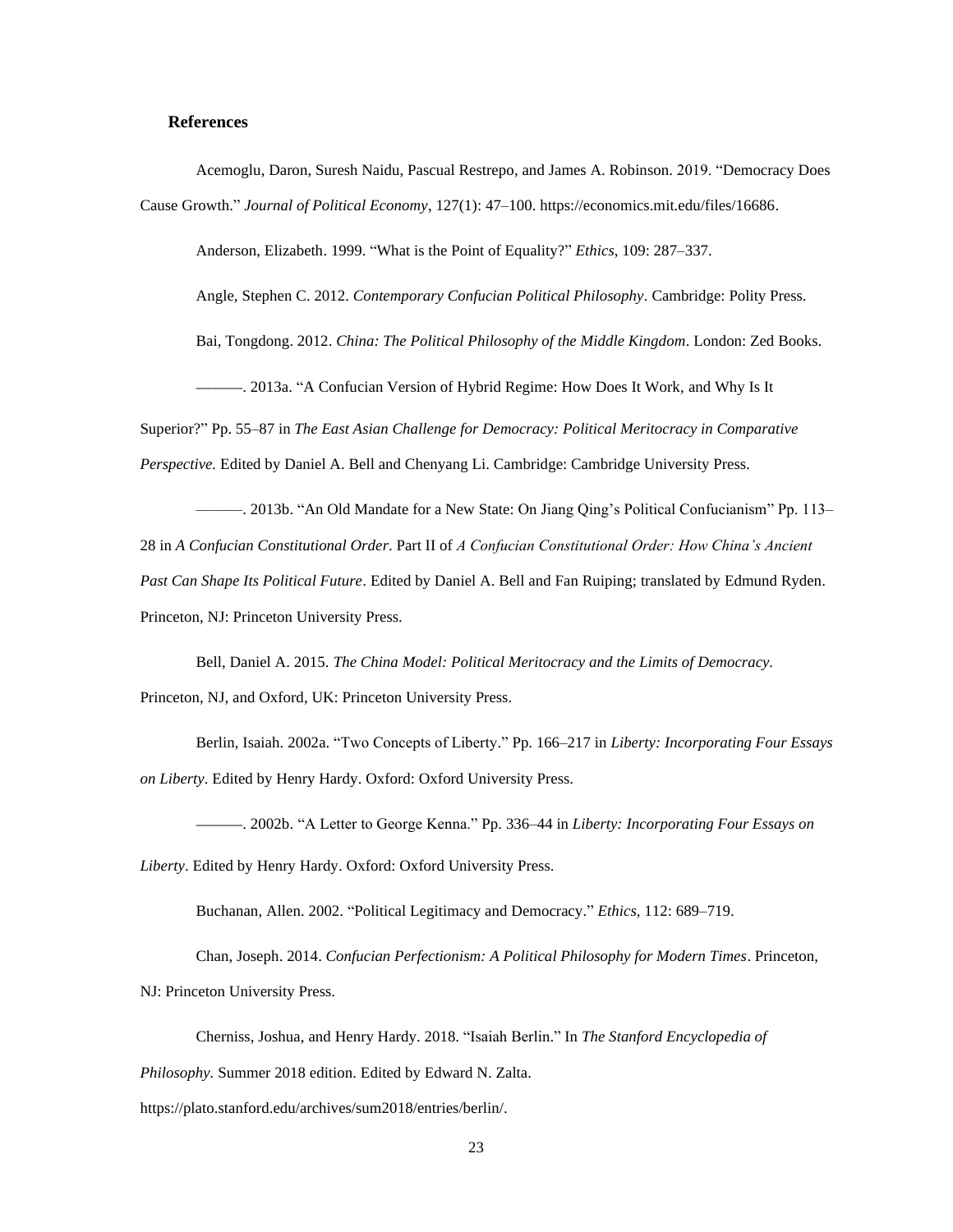Cohen, Joshua. 2003. "For a Democratic Society." Pp. 86–138 in *The Cambridge Companion to Rawls*. Edited by Samuel Freeman. Cambridge, UK: Cambridge University Press.

Dahl, Robert. 1989. *Democracy and Its Critics*. New Haven, CT: Yale University Press.

Dawson, Grant, and Sonia Farber, 2012. *Forcible Displacement throughout the Ages: Towards an International Convention for the Prevention and Punishment of the Crime of Forcible Displacement*. Leiden, Netherlands: Martinus Nijhoff Publishers.

Drèze, Jean, and Amartya Sen, eds. 1989. *Hunger and Public Action.* Oxford, UK: Clarendon Press.

Fan, Ruiping. 2013. "Confucian Meritocracy for Contemporary China." Pp. 88–115 in *The East Asian Challenge for Democracy: Political Meritocracy in Comparative Perspective*. Edited by Daniel A. Bell and Chenyang Li. Cambridge, UK: Cambridge University Press.

Hadenius, Axel, and Jan Teorell. 2005. "Cultural and Economic Prerequisites of Democracy: Reassessing Recent Evidence." *Studies in Comparative International Development*, 39(4): 87–106.

Jiang, Qing. 2013. "The Way of the Humane Authority: The Theoretical Basis for Confucian Constitutionalism and a Tricameral Parliament"; "The Supervisory System of Confucian Constitutionalism: Reflections on the Supervision of the State by the Academy"; "A Confucian Constitutionalist State: The Constitutional Role and Contemporary Significance of Republicanism under a Symbolic Monarch." Chapters 1–3 in *A Confucian Constitutional Order*. Part I of *A Confucian Constitutional Order: How China's Ancient Past Can Shape Its Political Future*. Edited by Daniel A. Bell and Fan Ruiping; translated by Edmund Ryden. Princeton, NJ: Princeton University Press.

Kiernan, Ben. 2008. *The Pol Pot Regime: Race, Power, and Genocide in Cambodia under the Khmer Rouge, 1975–79*. Third edition. New Haven, CT: Yale University Press.

Kim, Sungmoon. 2018. *Democracy after Virtue: Toward Pragmatic Confucian Democracy*. New York: Oxford University Press.

Levitsky, Steven, and Daniel Ziblatt. 2018. *How Democracies Die*. New York: Crown Publishing.

Li, Chenyang. 2009. "Where Does Confucian Virtuous Leadership Stand?" *Philosophy East and West*, 59(4): 531–36.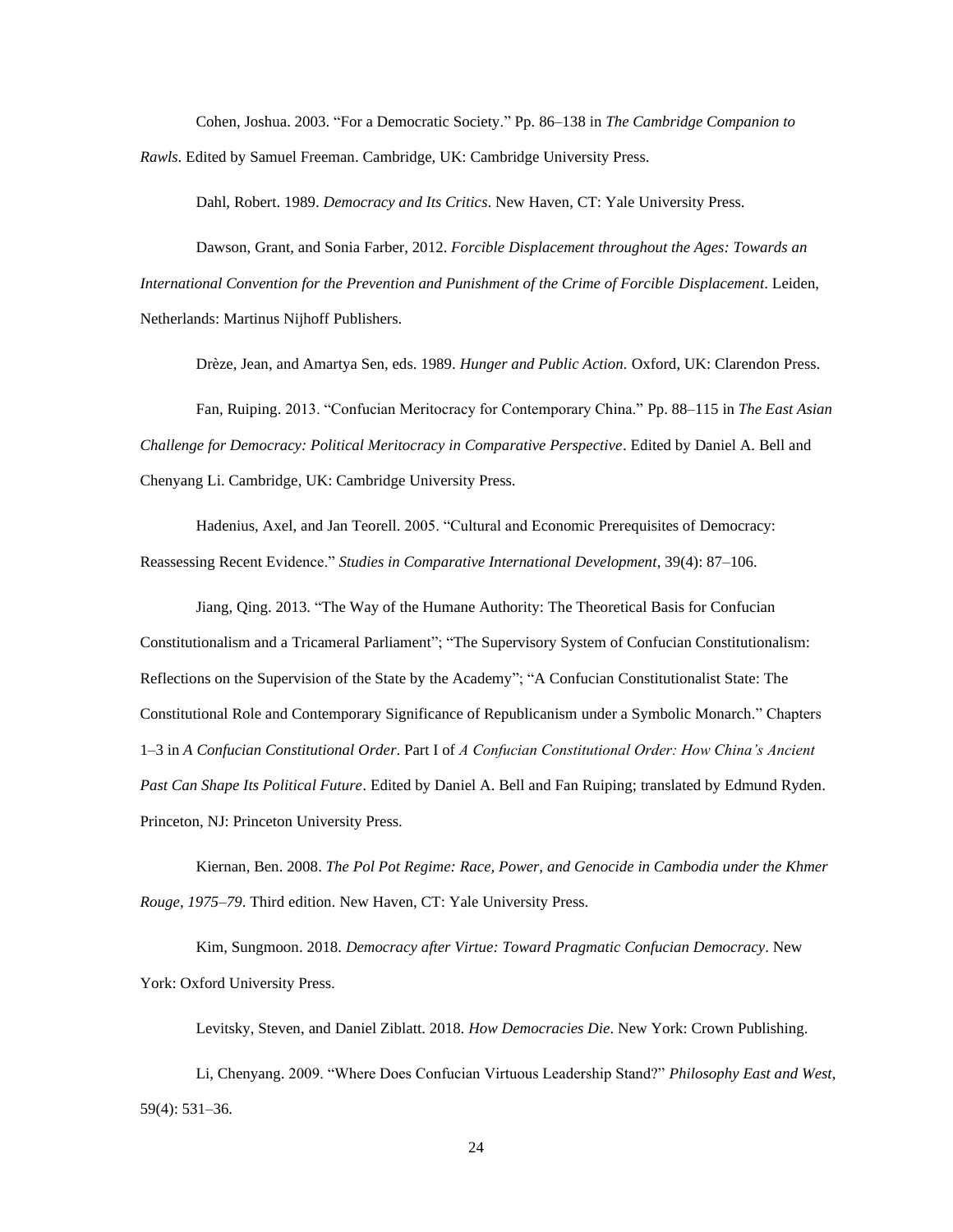Lifton, Robert Jay. 1989. *Thought Reform and the Psychology of Totalism: A Study of "Brainwashing" in China*. Chapel Hill, NC: University of North Carolina Press.

Lim, Louisa. 2014. *The People's Republic of Amnesia: Tiananmen Revisited*. New York: Oxford University Press.

Linz, Juan J. 1997. "Some Thoughts on the Victory and Future of Democracy." Pp. 404–26 in

*Democracy's Victory and Crisis*. Edited by Axel Hadenius. Cambridge, UK: Cambridge University Press.

O'Donnell, Guillermo. 2004. "The Quality of Democracy: Why the Rule of Law Matters." *Journal of Democracy*, 15(4): 32–46.

Rawls, John. 1999. *A Theory of Justice*. Revised edition. Cambridge, MA: Harvard University Press.

Reporters Without Borders. 2019. *2019 World Press Freedom Index.* https://rsf.org/en/ranking.

Sen, Amartya. 1999. *Development as Freedom*. Oxford, UK: Oxford University Press.

———. 2001. "Economic Development and Capability Expansion in Historical Perspective." *Pacific Economic Review*, 6(2): 179–91.

Shapiro, Ian. 2003. *The Moral Foundations of Politics*. New Haven, CT: Yale University Press.

Shin, Doh Chull. 2011. *Confucianism and Democratization in East Asia*. Cambridge, UK: Cambridge University Press.

Smith, Steven B. 2000. "Political Science and Political Philosophy: An Uneasy Relation." *Political Science and Politics*, 33(2): 189–91.

Tan, Sor-hoon. Forthcoming. "Experimental Democracy for China: Dewey's Method." In *Oxford Handbook of Dewey*. Edited by Steven Feismire. Oxford, UK: Oxford University Press.

Vásquez, Ian, and Tanja Porčnik. 2018. *Human Freedom Index 2018: A Global Measure of Personal, Civil, and Economic Freedom.* https://object.cato.org/sites/cato.org/files/human-freedom-index-files/humanfreedom-index-2018-revised.pdf.

Wall, Steven. 2007. "Democracy and Equality." *The Philosophical Quarterly*, 57: 416–38.